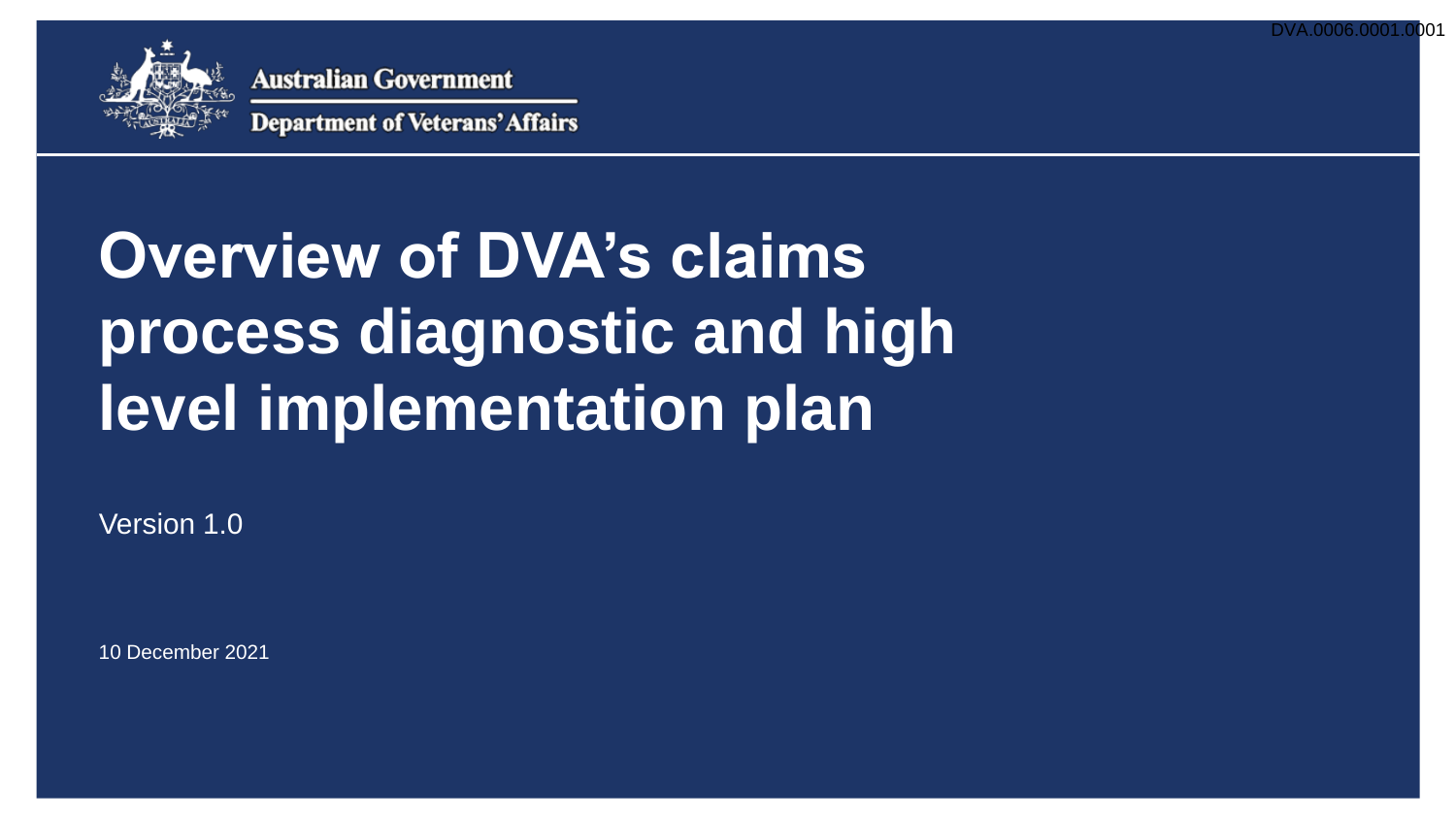*These materials are preliminary and non-exhaustive.* 

*They reflect general insights and may present potential options for consideration based on currently available information, but do not contain all of the information needed to determine a future course of action.* 

*The insights and concepts included in these materials are still being validated.* 

*These materials do not constitute, and should not be interpreted as, policy, accounting, legal, medical, tax or other regulated advice, or a recommendation on any specific course of action.* 

*These materials are not a guarantee of results.* 

*The recipient is solely responsible for all of their decisions, use of these materials, and compliance with applicable laws, rules and regulations.*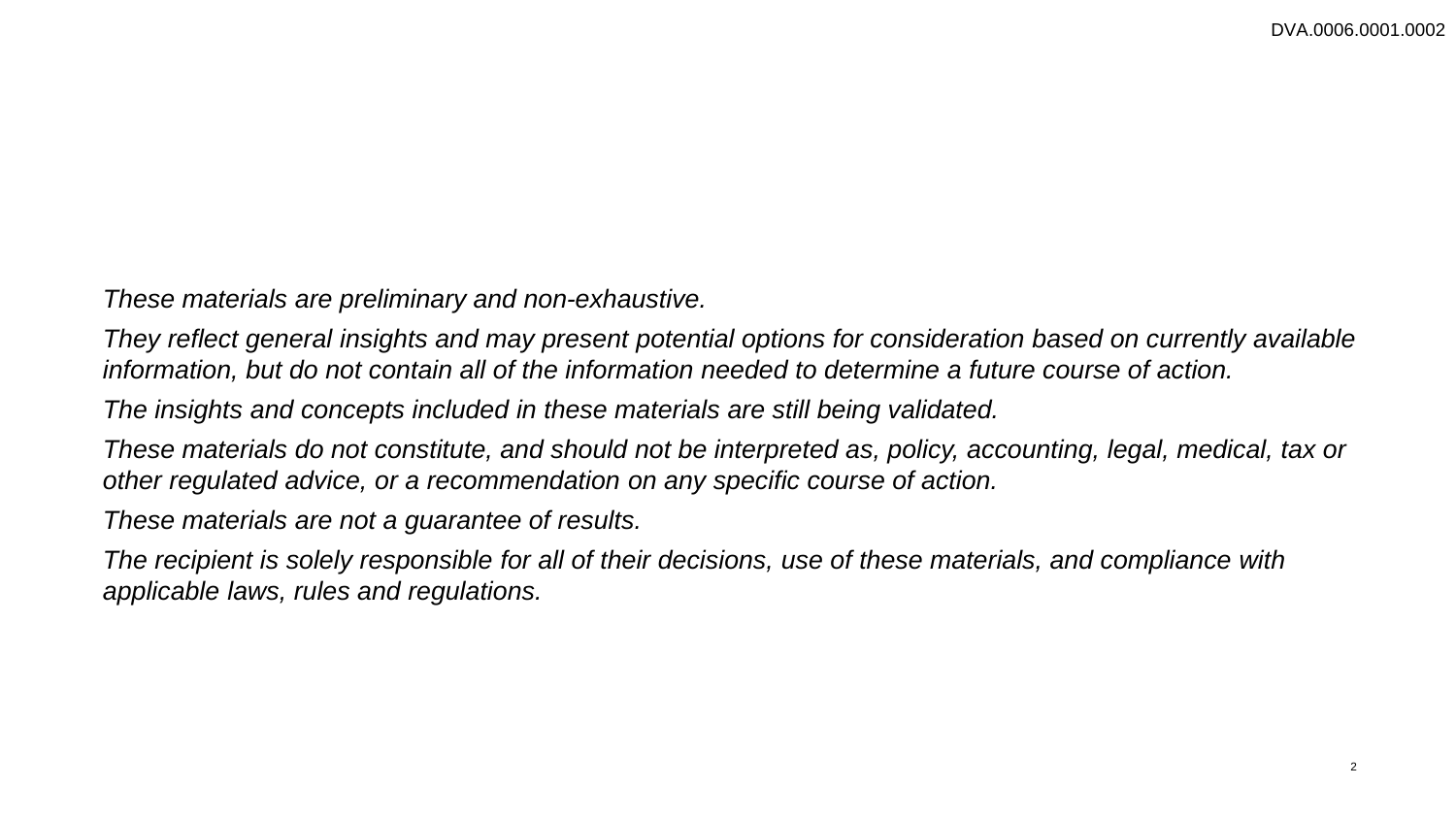

**Reducing the claims backlog for veterans is a key priority for the Minister of Veterans' Affairs and Departmental leadership. The goal is to eliminate the backlog by December 2023 (funding to support this due to expire in July 2023). The initiatives outlined in this report offer a path to eliminate the backlog by December 2023 and increase processing capacity by 2.4x through deploying 6 existing and 11 new initiatives. To eliminate the backlog on a more rapid trajectory by June 2023, DVA faces a choice between (a) accelerating 4 initiatives and deploying 4 further ideas or (b) deploying 73 additional FTEs**

### **As of December 2021, 54k claims are on hand – 17k claims are being processed and 37k exceed the current claims processing capaci ty and represent the backlog**

- The 54k claims on hand are spread across seven claim types, and the majority are concentrated in MRCAIL and tri-Act categories. 59% of claims are likely to be determined under MRCAIL, and 11% under DRCA IL. The remaining 30% are split across remaining claim types. The majority of tri-Act claims are likely to be determined under MRCA-IL
- Serving and transitioning members of Defence represent a substantial cohort of the IL backlog, at ~61% of MRCA and DRCA IL caims on-hand; these members also represent ~46% of MRCA and DRCA PI claims on-hand

## **This backlog has been created by DVA's claims processing being unable to keep up with rapidly growing claim demand**

- Total claims across all types have exceeded forecast projections, growing by 48% p.a. between June 2019 and July 2021. This has been primarily driven by:
	- An increase in the number of veterans making claims: lodgements under MRCA IL and DRCA IL grew at 13% p.a. and 14% p.a. respectively since 2019. Increased claims are associated with an increase in claims from recent theatres of war, such as Afghanistan, and veteran centric reform efforts to simplify and digitise the claims process
	- An increase in the number of claims lodged per client in MRCA-IL, which grew by 7% p.a. since 2019
	- MRCA and DRCA IL claims giving rise to permanent impairment (PI) claims: 58% of accepted MRCA IL claims precipitate a corresponding PI claim (63% of which are lodged within one month of IL acceptance), and 2.22 DRCA PI claims are lodged for every DRCA IL claim accepted
- The number of deployed full time equivalents (FTEs) has been significantly lower than required to process incoming claims (by~133 FTEs 40% of what was required in the six months to August 2021). Although the number of FTEs has increased by 36% over the last five months, capacity is 23-40% lower than that required to clear the backlog by June 2023 based on previous Departmental modelling
- Under standard conditions, new delegate staff require a minimum of six months training before becoming fully proficient. Remote working has further impacted the typical speed of upskilling. As of December 2021, less than 25% of claims processing staff are in training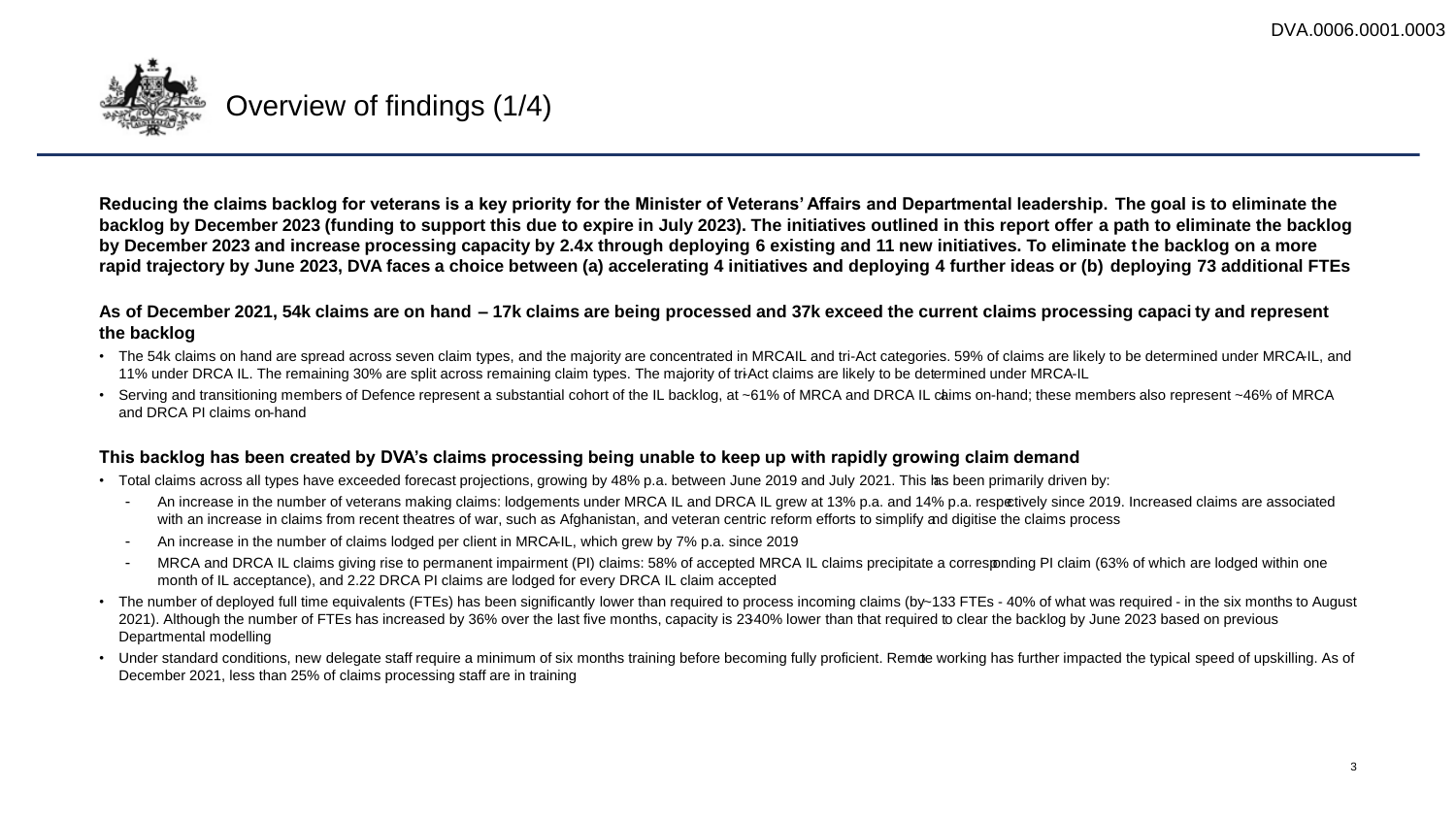

**In addition to the current 37k backlog, future projected inflow of claims means that a further 122-125k claims will need to be determined or allocated to delegates to reach a zero backlog by June 2023. Additional claims are expected from two primary sources:**

- An influx of MRCA-PI claims, which are generated from the processing of the MRCAIL claims
- Ongoing claims inflow, which has exhibited a wide variation in growth rate across the past three years in response to severadrivers, including operational cadence and veteran centric reform. Demand growth varies substantially across claim types; MRCAIL, dual-Act, and tri-Act claims growth has tapered off in the last 12 months, while Veterans' Entitlements Act 1986 disability pensions (VEA DP) and DRCA IL claims growth has increased, possibly due to eligible cohorts reaching retirement age

### **To identify potential initiatives to eliminate the backlog, a range of analyses and consultations, including delegate and global expert interviews, engagement with veterans and their families, peak body consultation, detailed process review, case sampling and workforce analysis, were conducted. This identified the following issues:**

- Six major pain points are evident across DVA's claims process, with delegates being allocated incomplete claim applications being a primary driver of bottlenecks in claim processing; this results in time spent waiting to obtain adequate information, particularly from external medical providers
	- Veterans face difficulty in accessing and compiling the medical evidence needed in support of a claim, with some veterans reporting resistance from doctors to take on DVA clients. Furthermore veterans report issues with empathy, respect and trust when engaging with the Department-some veterans have to re-tell their story repeatedly, to the point that they feel scrutinised
	- Overall veteran satisfaction with the claims process has been shown to be driven by timeliness of claims allocation and determinations, complexity of claims lodgement and assessment (linked to the complexity of the legislation), and insufficient communications on claims progressing
- A further 13 sub-step process pain points across all claim types (after a claim is allocated to a delegate) were evident from interviews with 25 delegates across four locations, covering seven claim types and 70+ forms

## **Based on these analyses and consultations, 37 discrete ideas – in addition to those the DVA has in-train – were identified to help potentially eliminate the backlog. Of these, 11 have been prioritised based on feasibility and expected impact**

- Prioritised initiatives fall into two groups:
	- **Five initiatives within DVA's current budget and resourcing**:
		- 1. Instituting lean management practices
		- 2. Dynamic FTE reallocation across claim types
		- 3. Establishing tiger teams rapidly to process complete claims
		- 4. Directing non-claims processing work away from delegates, and
		- 5. Minimising submission of conditions with low acceptance rates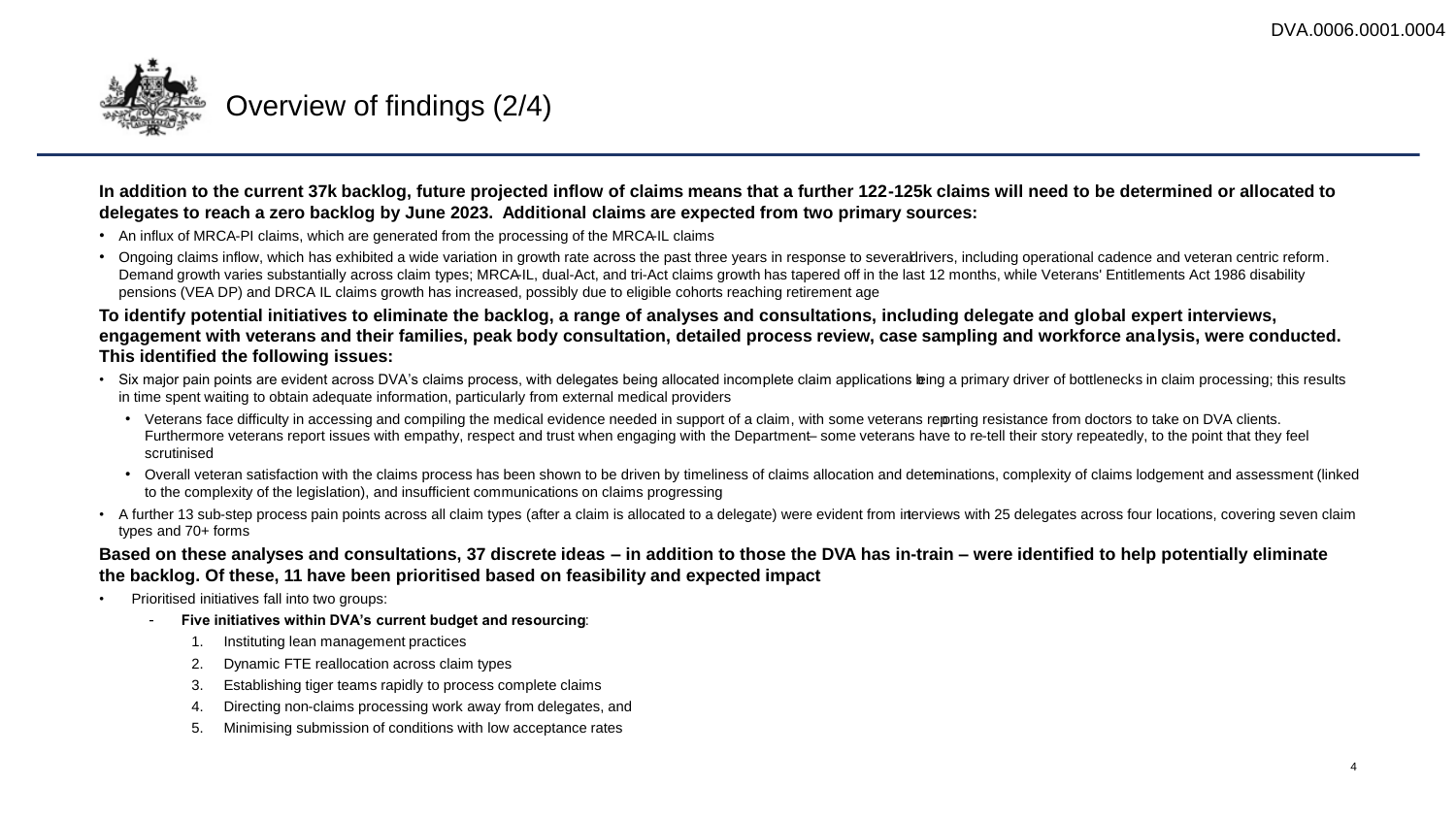

# Overview of findings (3/4)

- **Six initiatives requiring government approval, such as budget or legislation**:
	- 1. Supporting veterans to submit complete claim applications through a concierge function
	- 2. Expanding non-liability healthcare,
	- 3. Developing guidance and digital forms for external medical providers,
	- 4. Revise claims management approach for serving members,
	- 5. Expanding computer-supported decision making, and
	- 6. Reviewing SOP diagnostic protocols
- The remaining additional 26 ideas could further address the reduction in the claims backlog. These initiatives were not priortised given they involve significant legislative changes, would be complex to implement, and have limited immediate backlog impact potential or high likelihood of having an impact after June 2023:
	- These could be further examined to accelerate backlog clearance and to improve veteran experience, with consideration for theexpected impact, the requirements of external alignment, and delivery timelines
	- These additional ideas may also help make the claims process to be more sustainable in the long term as well as improve overal veteran experience

## **To model the impact of the prioritised initiatives on the backlog, a range of FTE and initiative scenarios have been considered – based on the baseline scenario, implementing all 6 in-train and prioritised 11 initiatives would eliminate the backlog by December 2023**

- Delivery of in-train initiatives alone may succeed in clearing the existing backlog of 37k claims as of December 2021 by November 2022; however, with new claim inflow and conversion of IL claims to PI, the backlog is expected to remain at ~30k claims in December 2023 without further action
- Implementation of all six in-train initiatives and the prioritised 11 initiatives with forecast FTEs is expected to increase DVA's claims processing capacity by 2.4 times and reduce the claim volume above DVA processing capacity to zero by December 2023. Under this scenario the backlog would still remain at ~9k claims by June 2023

## **To eliminate the remaining 9k claims backlog by June 2023, DVA faces a choice between (a) implementing 4 additional ideas and accelerating delivery of 4 initiatives or (b) deploying additional 73 FTEs**

- Option (a) Acceleration and expansion of 4 of the 11 prioritised initiatives– specifically working with shared IT service providers to accelerate the delivery of computer supported decision making, expand digitisation of forms, and deploy lean management practices to realise the benefits of reduced shrinkage. The deliveryof PI category reviews for serving members of Defence could also be pulled forward *AND* deployment of one idea within DVA's control – extending refusal to deal (the DVA's method of closing idle claims) with DRCAIL claims to those over 500 days old *AND* deployment of three ideas that will require additional budget, legislation or systems changes-applying SOPs to DRCA claims in order to realise cross Act training efficiencies, automate the acceptance of IL claims in the backlog as a one-off action, and creating a determination module in the integrated support hub (SH) to reduce delegate effort in writing determinations OR
- Option (b) DVA could consider an additional scale up of FTEs. Adding 73 FTEs in June 2022 would eliminate the backlog by the end of June 2023, assuming the full realisation of the 11 prioritised initiatives (an additional 190 FTE would be required to clear the backlog by June 2023 assuming no implementationof new initiatives)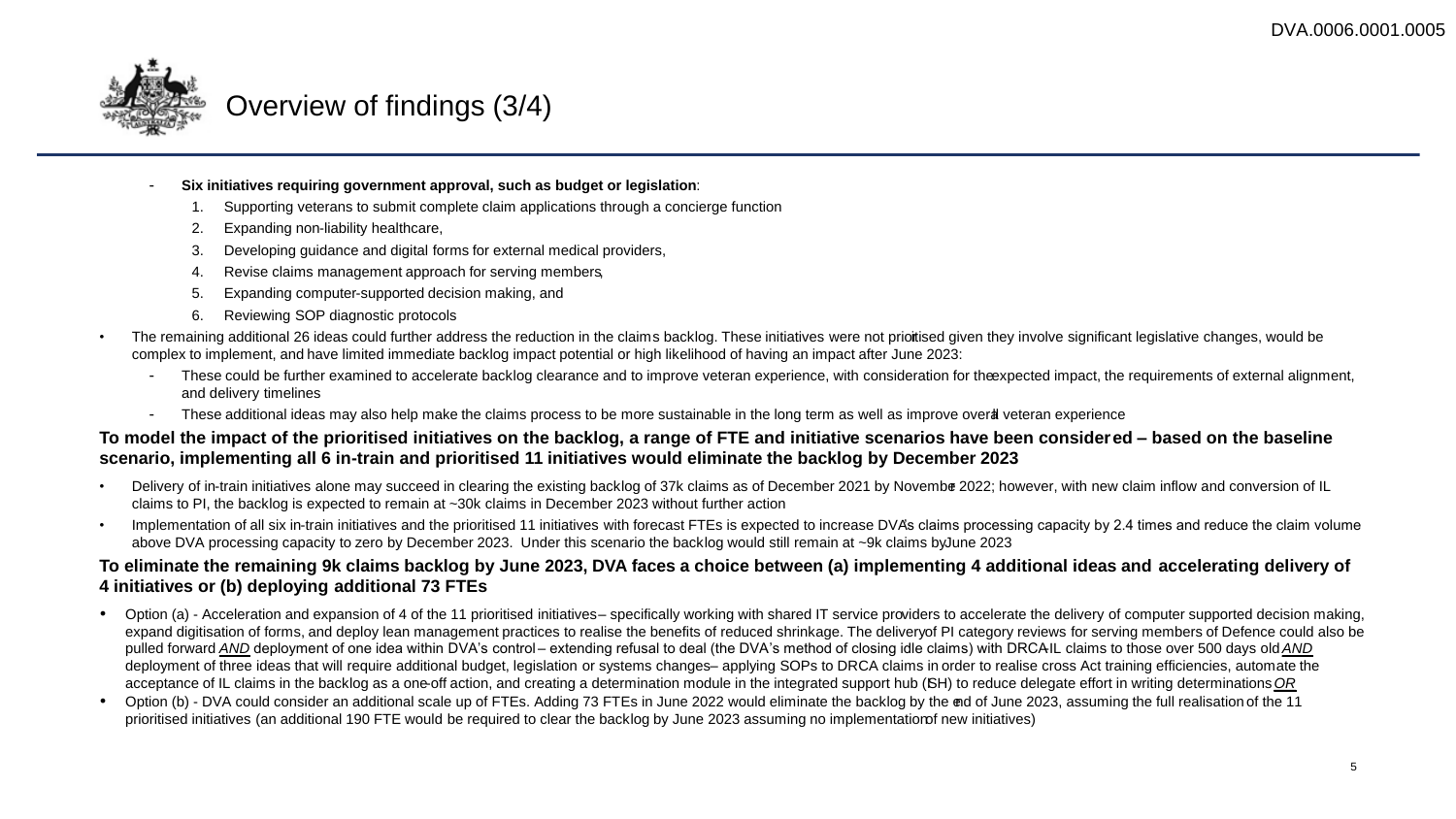

## **Initiative implementation will require early decision making and delivery on an ambitious timetable as well as a significant investment in delivery capabilities, engagement and coordination across multiple Departments/Agencies, and a robust performance management and track ing framework**

- DVA faces an ambitious series of decision steps and delivery milestones, starting from December 2021
- To successfully meet these milestones, DVA could consider taking additional action to aid and derisk initiative delivery:
	- Establishing a delivery unit could support an already stretched CBD division and drive initiative progress by supporting initative owners to build initiative implementation plans, track initiative performance against KPIs, intervene when initiatives are not delivering as expected and establishing a continuous improvementloop to add initiatives to the pipeline
	- Early engagement with Central Agencies and Services Australia could unlock required budget and system change capacity respectvely to ensure work packages are funded and scheduled
	- Establishing a set of reporting enablers of operational excellence could also improve oversight and tracking of initiative devery (e.g., reporting on time to complete and tracking shrinkage)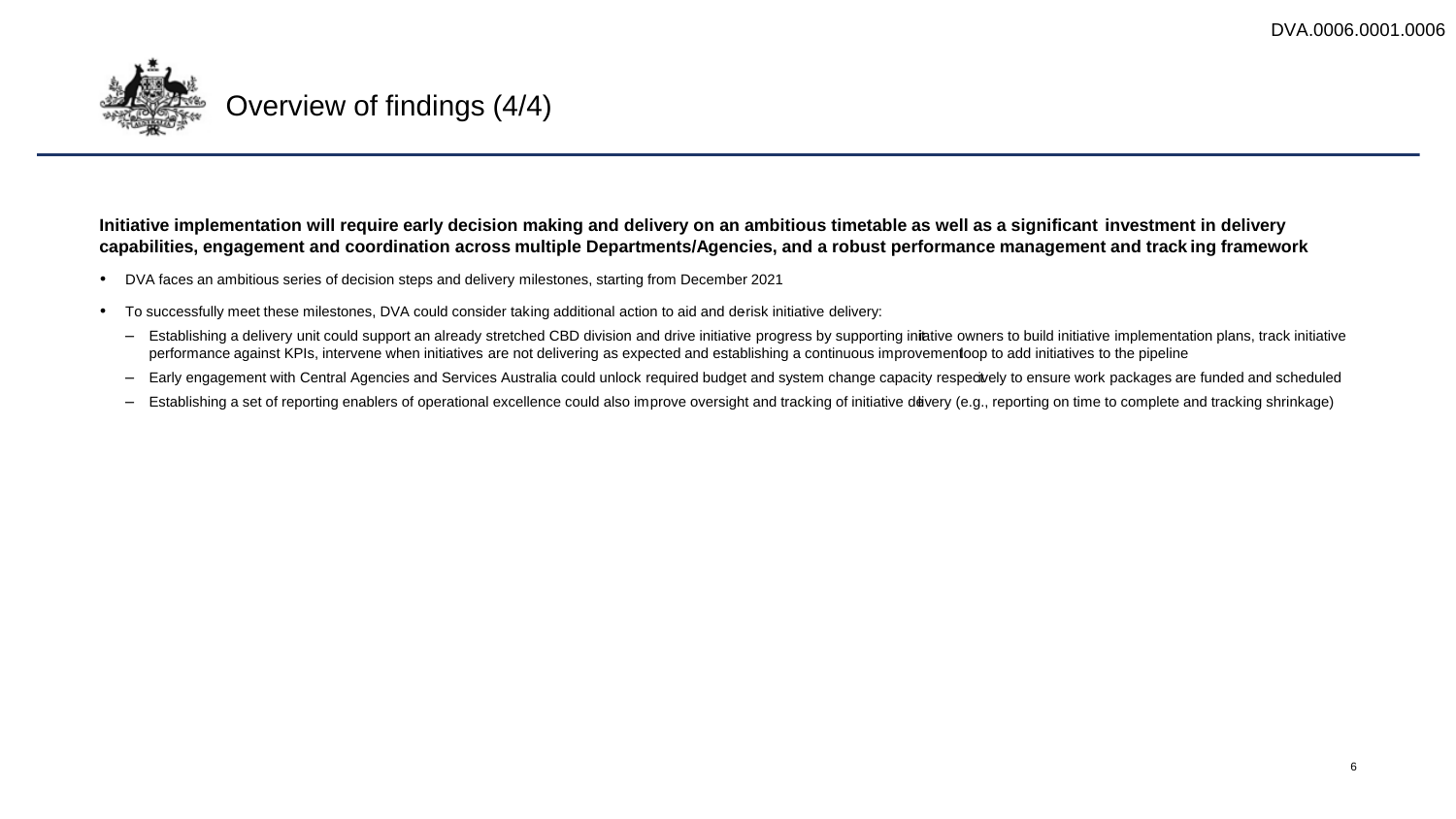

# Basis of our perspective

## **Veteran engagement**

Workshops with three veteran peak bodies (Young Veterans, Female Veterans and Families, ESORT), the Multi-Act Working Group, discussions with two veterans' families, 36 pieces of correspondence received from the Minister's Office, Regional RSL office

## **Case sampling**

Interrogated 174 historical claims in detail

## **Claims and workforce analysis**

Analysis of 4 years of claims data using advanced analytics

## **Momentum case development**

Incorporating in-train and potential initiatives

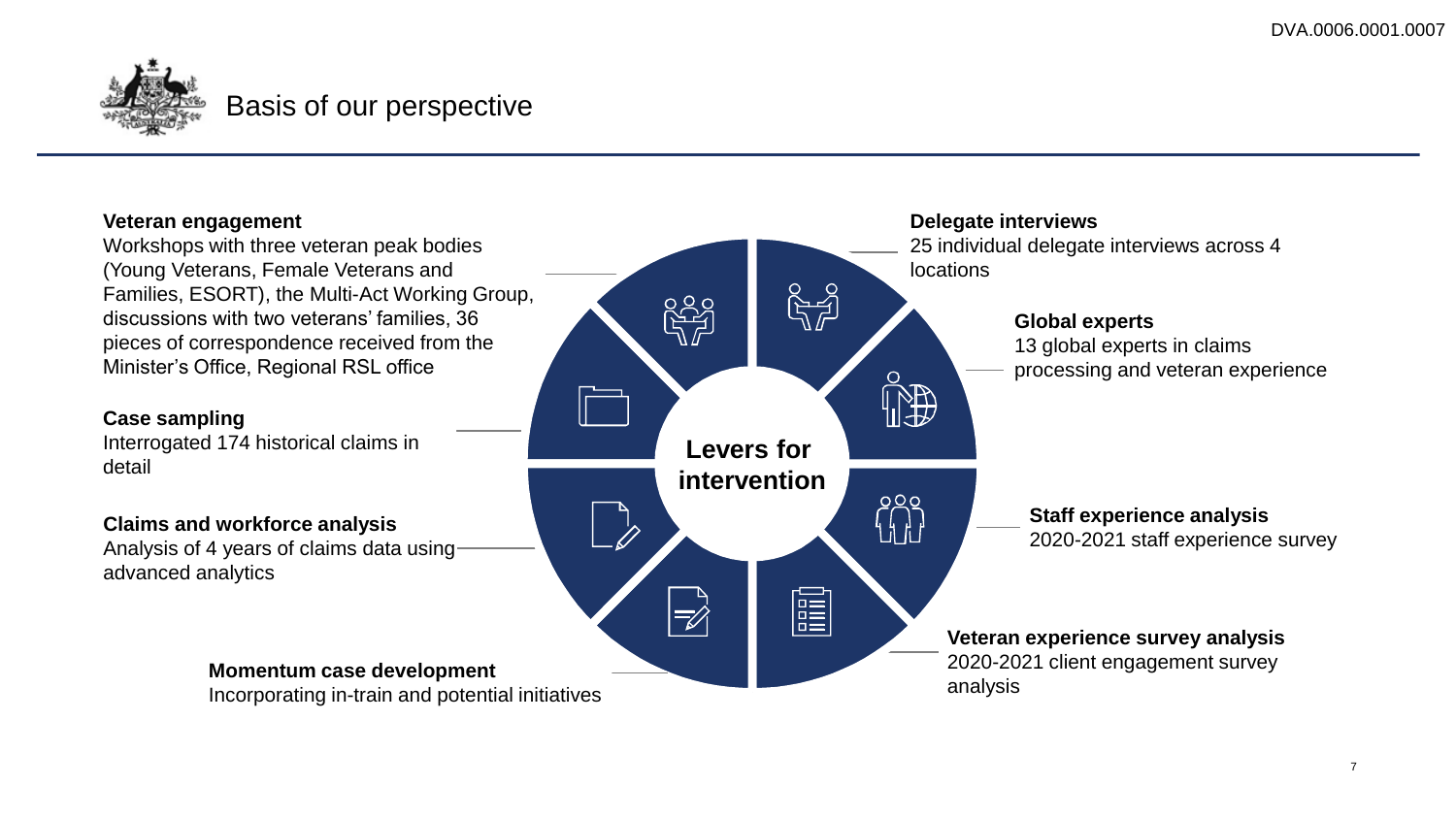

Total claims on hand grew by 48% p.a., between 2019 and 2021, which has increased the number of claims awaiting allocation Total claims on hand, thousands<sup>1</sup>



1. Includes MRCA-IL, DRCA-IL, MCRA-PI, DRCA-PI, VEA-DP

2. Client Benefits National Summary used up to and including Jul 21 – processing FTEs reported, Forecasting Report used for Aug 21 onwards – total FTEs reported

Source: August 2021 Client Benefits National Summary; Weekly Report 07 -11-2021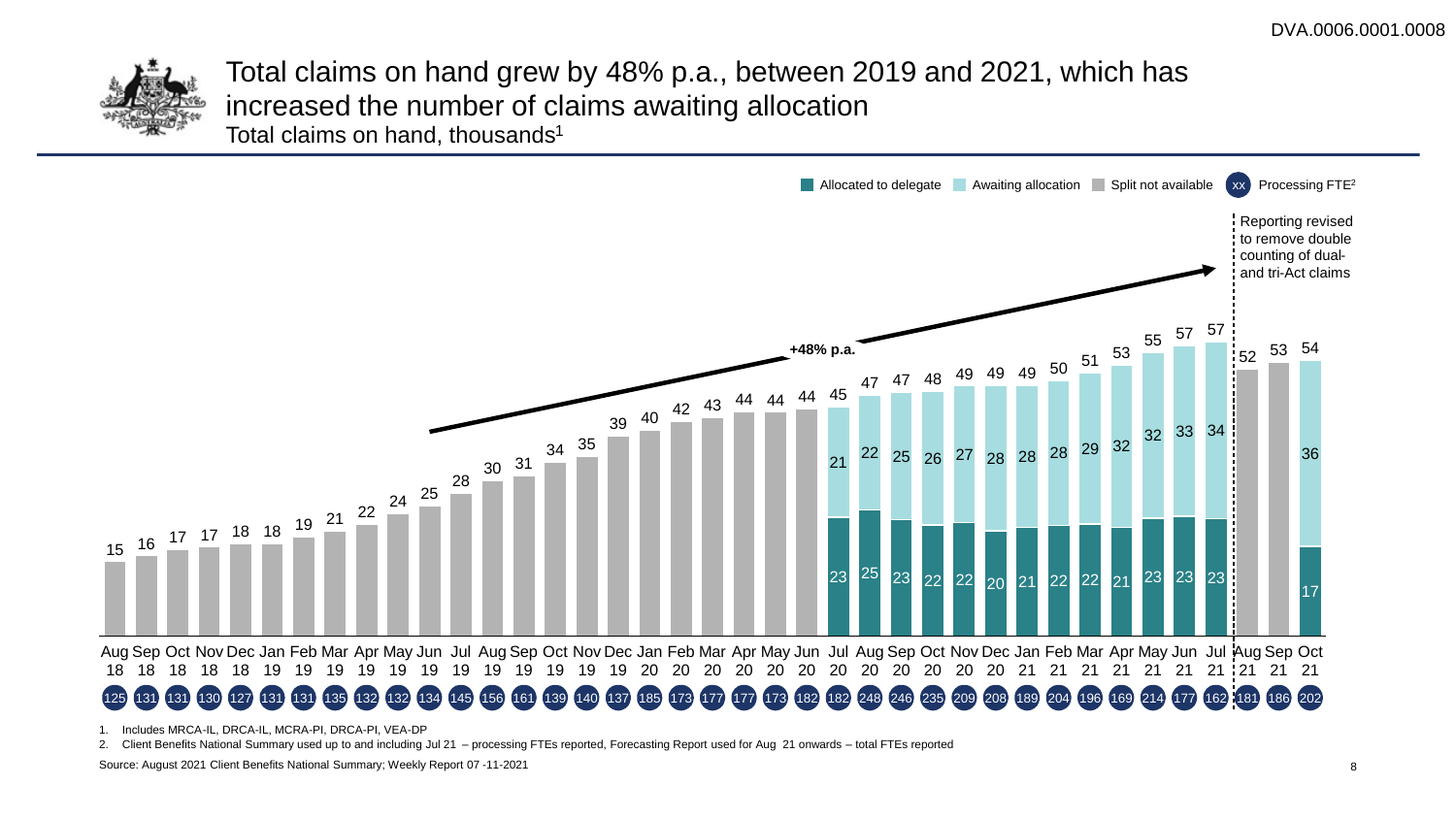

A gap of 133 FTEs mean inflows of claims have been consistently higher than delegates' capacity to process claims



**FTE gap2 There has been an overall FTE gap of ~133 FTEs across claim types** in the six months to August

> **MRCA IL and PI have been the most significantly understaffed claim types** and required ~100 additional FTEs to maintain steady state

**DRCA PI was the only claim type with staffing balanced to demand** sufficient to clear incoming claims and prevent backlog from building up in the six months to August 2021

Given tight staffing structure across all claim types DVA has had no option to change deployment of staff to match incoming demand

an FTE's weekly productive hours by reported determination rates by claim type, assuming a 7.5 hour working day and 80% produ ctivity rate. Total monthly supply of productive hours calculated by multiplying number of FTEs by claim type by productive hours, assuming 18.75 working days per month a 7.5 hour working day and 80% productivity rate.

2. Average FTE gap is calculated by taking the difference between the demand for and supply of productive hours and dividing by the number of productive hours per FTE per month, assuming 18.75 working days per month a 7.5 hour working day and 80% productivity rate.

Source: Client Benefits National Summary data, August 2021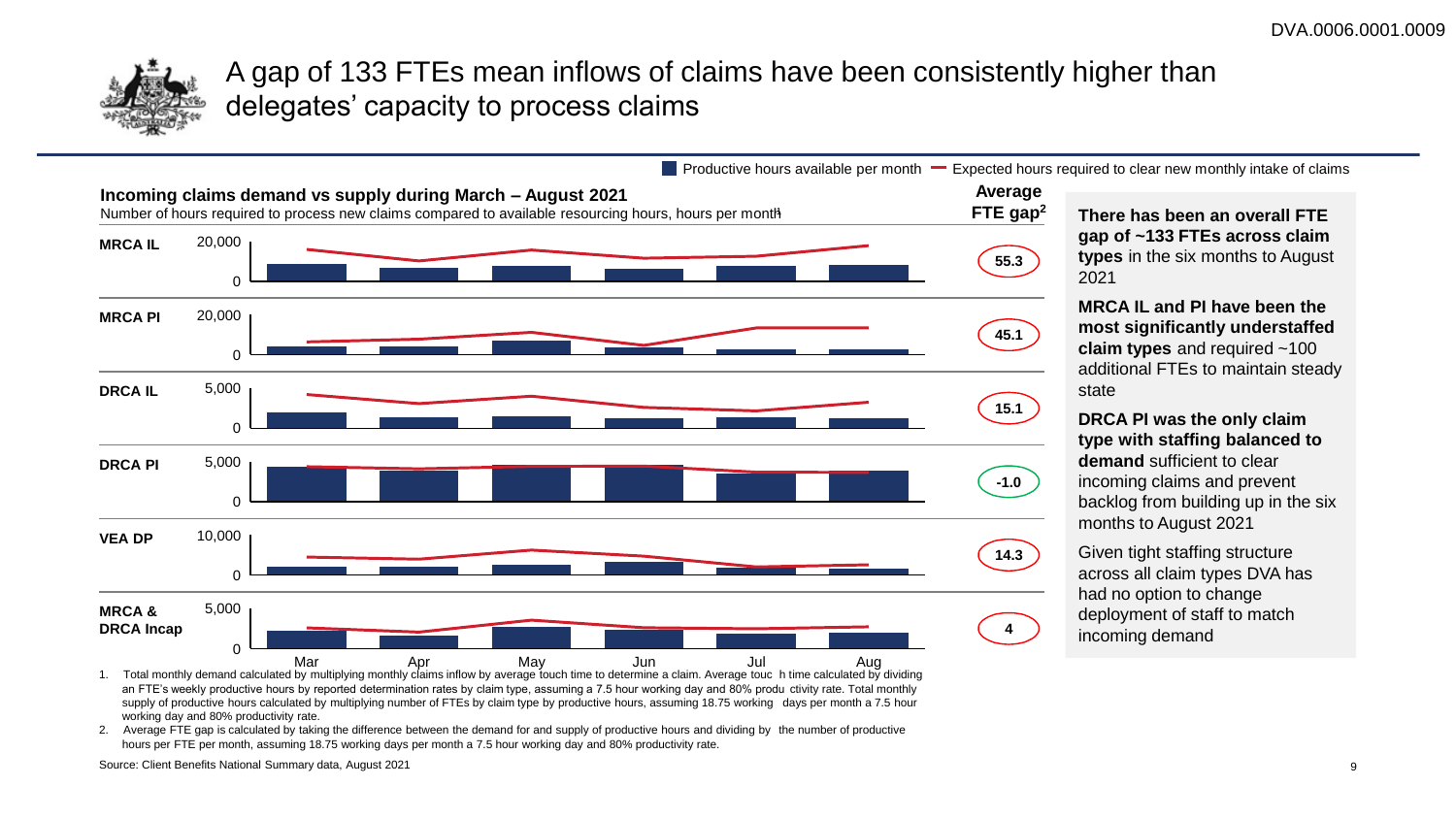

DVA have used additional funding to scale claims processing FTEs over the past 5 months to increase processing capacity by 36%, taking training into account

**Claims processing FTEs across MRCA-IL, MRCA-PI, DRCA-IL, DRCA-PI, VEA-DP, dual- and tri-Act,** # FTEs1



Raw FTEs, does not include adjustment for proficiency based on training status. Impact of attrition on FTEs in training is no t shown.

2. Shrinkage is the proportion of an FTEs paid time that is unproductive. 28% figure is based on calculated historic observation s.

Source: Email from Victoria Benz 1 December 2021; Forecasting Report November 2021,

### Dependent on funding

## **Key takeaways**

DVA has scaled its processing FTEs by 36% over the past five months using additional funding from central government, increasing the estimated processing capacity from 172 to 235 FTEs in the period June to October 2021

Processing FTEs are forecast to hit 248 in December 21, an increase of 44% from June 2021

An increased onboarding of new-trainees means that number of processing FTEs will continue to increase as trainees gain proficiency, subsequently increasing estimated processing capacity to 328 FTEs by March 2022

### **Definitions**

Processing FTE does not include reductions for proficiency and shrinkage<sup>2</sup>, typically  $\sim$  28% shrinkage based on historic observations

Fully trained delegates are those who have been employed for over six months and are expected to be at 100% proficiency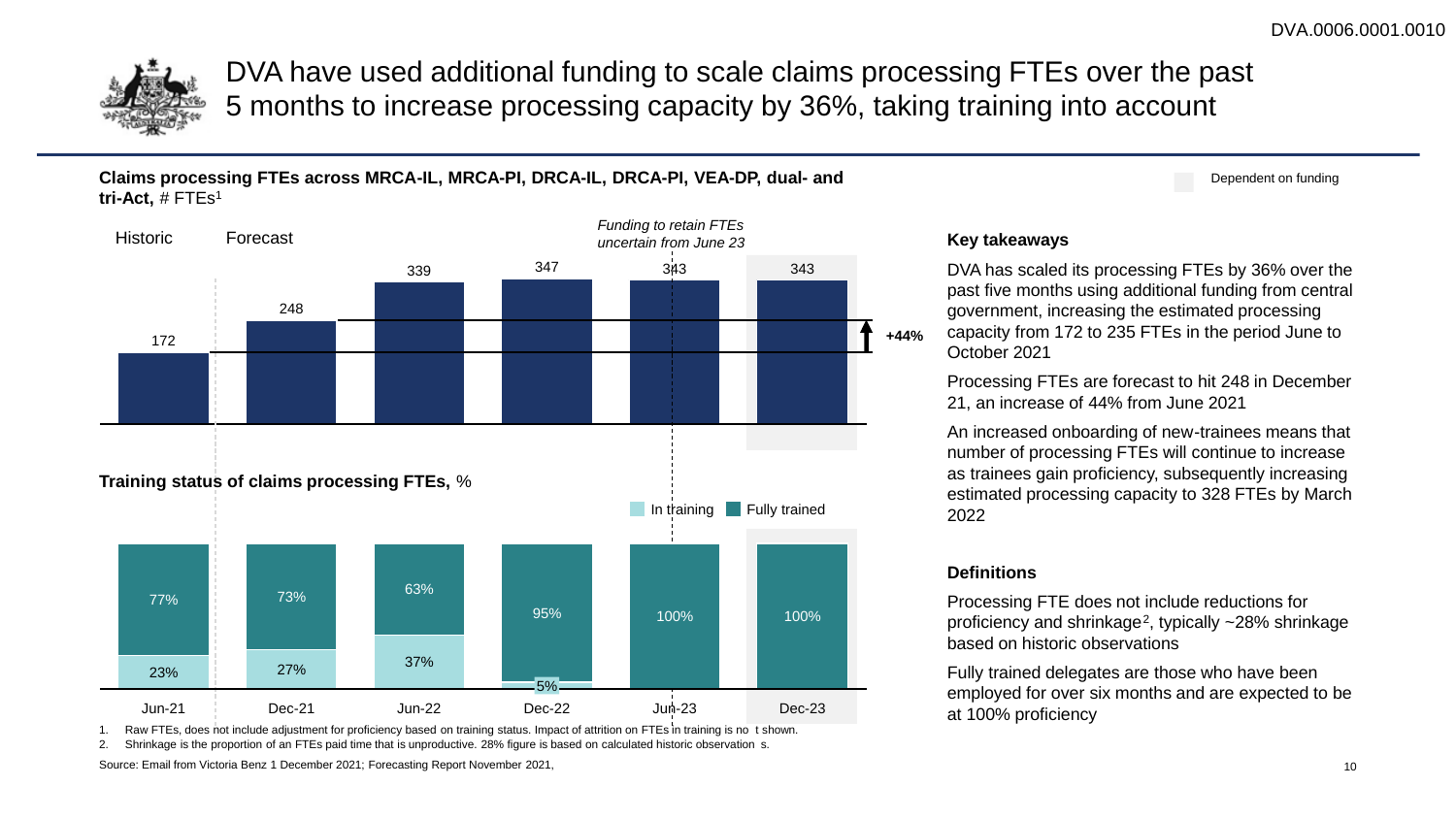

However, forecast FTE scale up is 23-40% lower than that estimated to be required by Departmental modelling to clear the backlog by June 2023

**Forecast FTE supply Forecast FTE need as of February 2021**<sup>2</sup>

## **Claims processing FTEs across MRCA-IL, MRCA-PI, DRCA-IL, DRCA-PI, and VEA-DP,** # FTEs1



1. Includes adjustment for proficiency based on training status

2. Forecast available on an annualised basis only, assumed to be constant across financial years

Source: DDM Model 02-11-20, Forecasting Report November 2021, discussion with DVA stakeholders 1 December 2021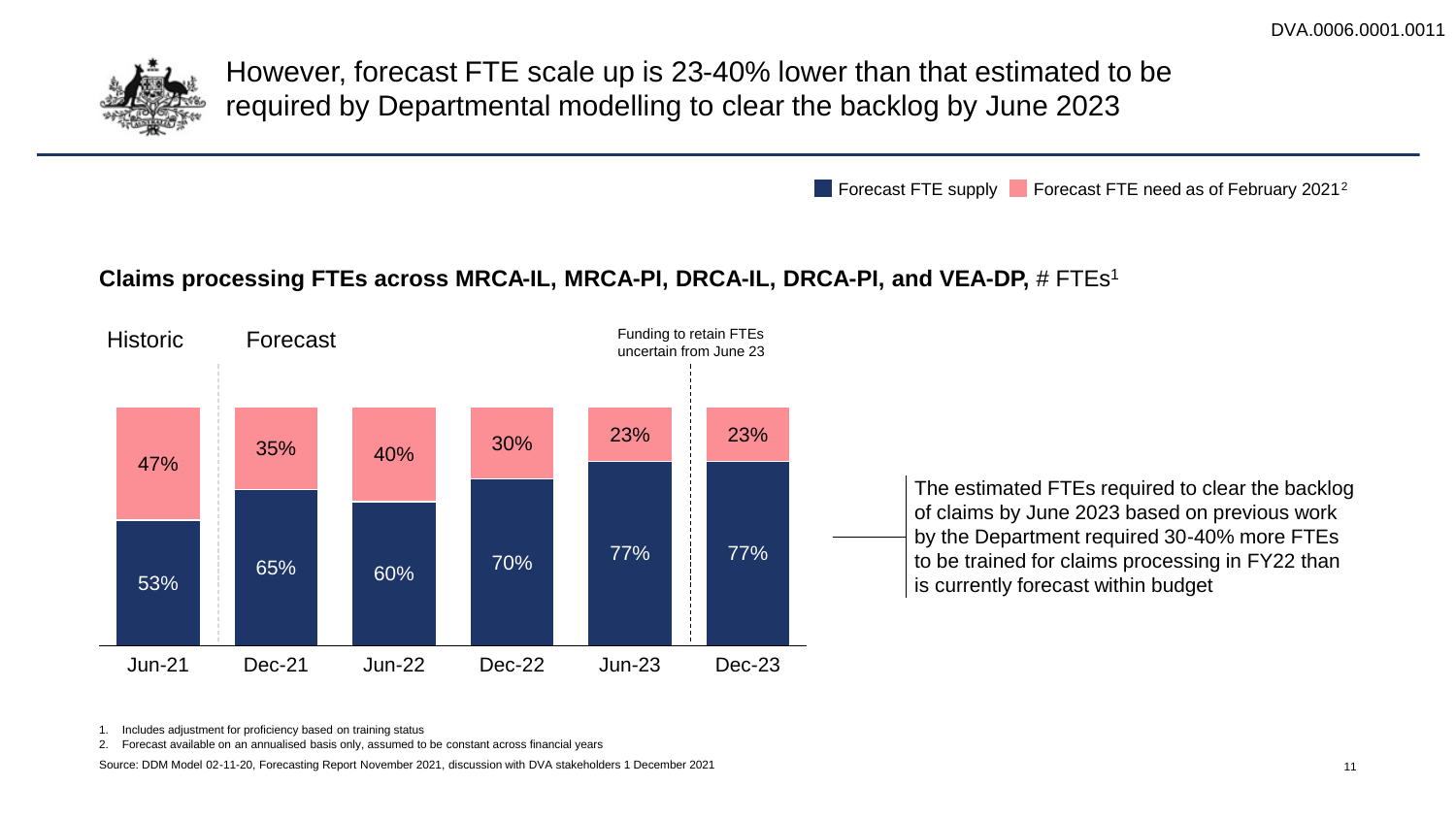

# DVA already has six in-train or planned initiatives that are expected to improve claims processing

|                |                                                               |                                                                                                                                                                                                                            |                                                                                        |                      | $\Box$ On track | Some risks                          | Impact veteran experience                                        |
|----------------|---------------------------------------------------------------|----------------------------------------------------------------------------------------------------------------------------------------------------------------------------------------------------------------------------|----------------------------------------------------------------------------------------|----------------------|-----------------|-------------------------------------|------------------------------------------------------------------|
| Category       | <b>Initiative</b>                                             | <b>Description</b>                                                                                                                                                                                                         | Lever addressed                                                                        | Level of<br>maturity | <b>Status</b>   | <b>Veteran</b><br><b>Experience</b> | <b>Estimated impact</b><br>(add'l # of claims<br>processed p.a.) |
| <b>Process</b> | Reduce referrals to<br><b>MACs</b>                            | Develop a protocol, roles and responsibilities<br>manual, and training materials to reduce the<br>incidence of MAC referrals                                                                                               | Improve training                                                                       | Implemented          |                 |                                     | $~5$ 700 claims <sup>2</sup>                                     |
|                | Expansion of<br>screening in MRCA IL                          | Deployment of APS to identify information gaps in<br>the MRCA IL unallocated queue and submission of<br>requests for information to increase proportion of<br>complete claims allocated to delegates to reduce<br>handoffs | Conduct parallel processing of steps<br>Only add complete claims to queue              | Implemented          |                 |                                     | $~1700$ claims <sup>3</sup>                                      |
|                | Pilot case<br>management<br>approach in MRCA IL               | Provide administrative support to Delegates to<br>obtain medical information for allocated claims<br>enabling better targeting of investigating effort                                                                     | Only add complete claims to queue<br>Increase productive hours available per<br>person | Planned              |                 |                                     | $~1730$ claims <sup>4</sup>                                      |
| Policy         | Simplify approach to<br>identifying date of<br>clinical onset | Clarify the concept of date of clinical onset under the<br>MRCA and VEA, and inform claims processing staff<br>of the simplified approach to be taken in certain<br>circumstances                                          | Simplify claim requirements                                                            | Planned              |                 |                                     | $~1760$ claims <sup>5</sup>                                      |
| <b>Systems</b> | Letter functionality in<br><b>ISH</b>                         | Minimise the level of manual intervention required<br>by delegates and to pre-populate MRCA, DRCA and<br>Incap decline letters with data entered elsewhere in<br>systems                                                   | Automate process steps                                                                 | Planned              |                 |                                     | $~1730$ claims <sup>7</sup>                                      |
| People         | Increase resourcing<br>levels                                 | Recruit additional processing FTEs to investigate<br>and determine claims                                                                                                                                                  | Increase staff numbers                                                                 | Implemented          |                 |                                     | $\sim$ 30-35 $k$ claims <sup>1</sup>                             |

1.Calculation based on addition of 136.1 FTEs by March 2022 compared to September 2021 with an average monthly determination rate between 16 and 28 depending on claim type, discounted for tenure and productivity. Assumes F 2. Calculation based on assumption of reducing MAC referral rates down to 40-50% of claims across claim types. This is expected to realise ~9k hours of investigation effort p.a. across claim types that can be diverted to d calculated by dividing this realised effort by average touch time to determine each claim type

3. Calculation based on expectation that FTEs will retrieve medical information for 70% of the 10-15% of claims in the unallocated queue with no medical information on file yielding ~200 hours of released investigation eff 4.Calculation assumes that 5-10% of investigation effort across 80% of 16 MRCA IL delegates caseload can be delegated to administrative FTEs yielding ~600 hours of effort p.a. that can be diverted to additional determinati

5. Calculation assumes that investigatory effort for the 5% of claims involving a second request to an external medical provider that required validation of the date of onset can be eliminated. This is expected to yield ~7 6.Calculation assumes delegates can save 2-3 mins of effort per MRCA IL and PI claims that are closed (rejected), saving ~300 hours p.a. that can be diverted to claims processing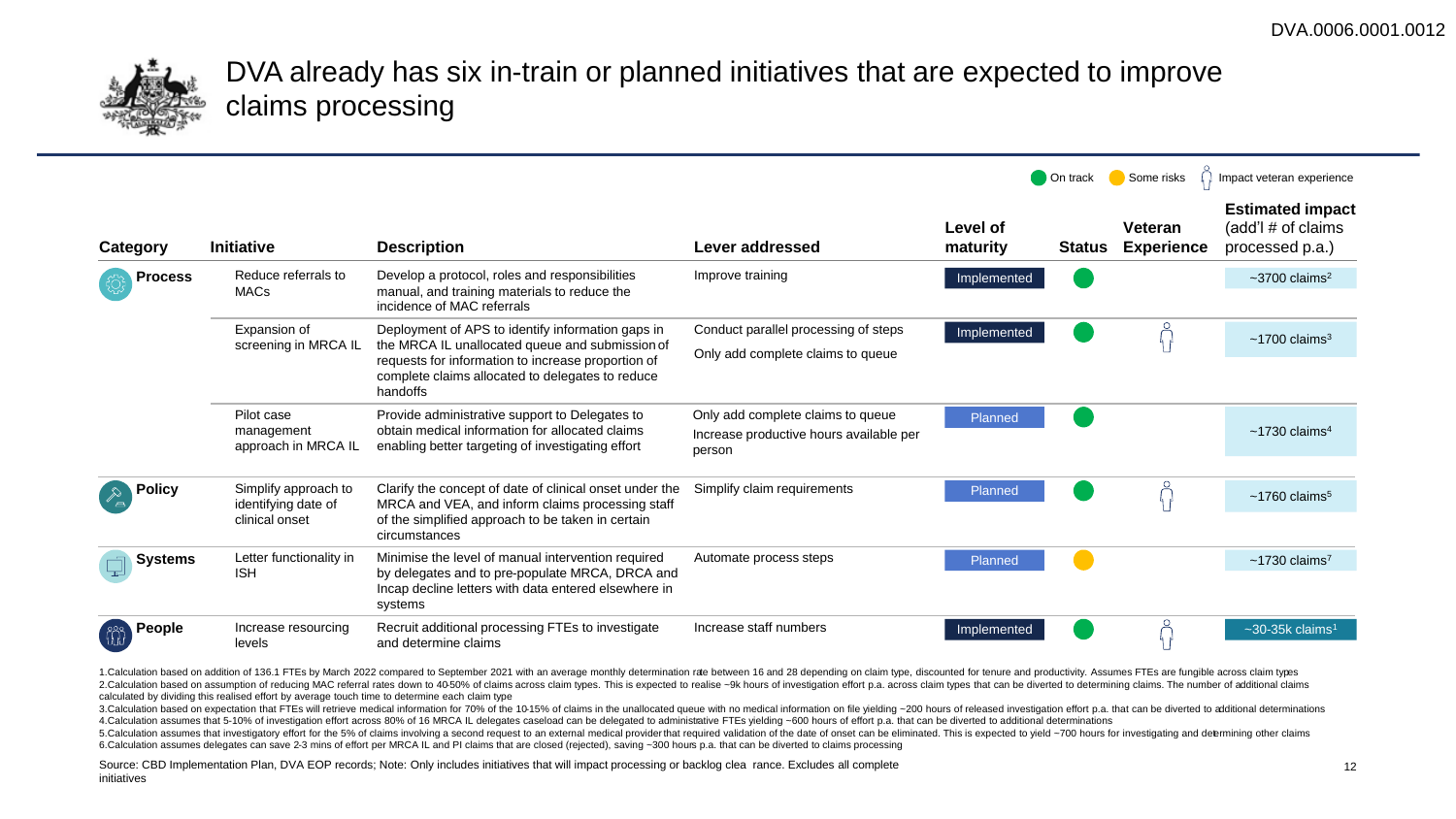

# 11 further initiatives have been prioritised in order to clear the backlog by

December 2023

Impact of initiatives and extent to which initiatives are within DVA's control *Note modelling scenarios as listed on page 16*

|                |                    |                                                                                       | Estimated sizing (conservative)                                                         | Estimated sizing (optimistic)           |                       | Impacts veteran experience $(*)$            |          | Not used in modelling scenarios              |            |
|----------------|--------------------|---------------------------------------------------------------------------------------|-----------------------------------------------------------------------------------------|-----------------------------------------|-----------------------|---------------------------------------------|----------|----------------------------------------------|------------|
| Category       | number             | Initiative Initiative (initial perspective, details subject<br>to change)             | <b>Estimated impact on Dec 2023</b><br><b>backlog,</b> # claims, thousands <sup>1</sup> | <b>Focus of impact</b>                  | Veteran<br>experience | <b>Change required</b><br>Conservative case |          | Optimistic case                              |            |
|                | Process PROC02     | Support clients to submit completed claims                                            | 11.08                                                                                   | Future demand                           |                       | Budget & system change                      | $(\ast)$ | Budget & system change                       |            |
|                | PROC05             | Develop guidance and digital forms for<br><b>External Medical Provider</b>            | $-0.17$                                                                                 | Future demand                           |                       | Budget & system change                      |          | N/A <sup>7</sup>                             | $(*)$      |
|                | PROC09             | Direct non-claims processing work to<br>complex case team                             | 2.14                                                                                    | Backlog / future<br>demand              | ٩f                    | DVA only                                    |          | N/A <sup>7</sup>                             | $\bigcirc$ |
| Policy         | POLI01             | Extend non-liability healthcare conditions                                            | F0.10                                                                                   | Future demand                           |                       | Gov't decision, budget &<br>system change   |          | N/A <sup>7</sup>                             | $\bigcirc$ |
|                | POLI03             | Review SOP diagnostic protocols                                                       | $F$ 0.11                                                                                | Future demand                           |                       | Gov't decision                              |          | N/A <sup>7</sup>                             | $\bigcirc$ |
|                | POLI05             | Revise claims management approach<br>for serving members <sup>4</sup>                 | $-1.06$                                                                                 | Future demand                           |                       | N/A <sup>6</sup>                            | $(\ast)$ | Commissioner approvals,<br>Defence approvals |            |
| Systems SYST02 |                    | Expand eligibility for computer-supported<br>decision making                          | 3.51                                                                                    | Future demand                           | $\{ \}$               | Budget & system change                      | $(\ast)$ | Gov't decision, budget &<br>system change    |            |
|                | SYST <sub>14</sub> | Notify clients of acceptance rates<br>for low acceptance conditions                   |                                                                                         | Future demand                           |                       | DVA only                                    |          | N/A <sup>7</sup>                             | $(*)$      |
| People         | PEOP02             | Improve delegate productivity through<br>the institution of lean management practices | $-0.47$<br>6.38<br>1.50                                                                 | Backlog / future<br>demand              |                       | DVA only                                    |          | DVA only                                     |            |
|                | PEOP04             | Reallocate FTE by claim type                                                          | 10.53                                                                                   | Backlog / future<br>demand              |                       | DVA only                                    |          | DVA only                                     |            |
|                | PEOP05             | Establish tiger team for complete<br><b>MRCA IL claims</b>                            | 0.12<br>0.43                                                                            | Backlog / future<br>demand <sup>5</sup> |                       | DVA only                                    |          | DVA only                                     |            |

1. For all claim types

4. Backlog impact on MRCA and DRCA PI claims only 5. In the conservative case of the tiger team, only backlog claims impacted

I2. bid 3. Initiative, or pain points addressed by this initiative, raised during veteran engagement sessions with Young Veterans, Women and Families, and/or ESORT 8-10 November 2021

6. Given the number of approvals required outside of DVA's control for this initiative, no conservative case exists

7. Aggressive initiative case not required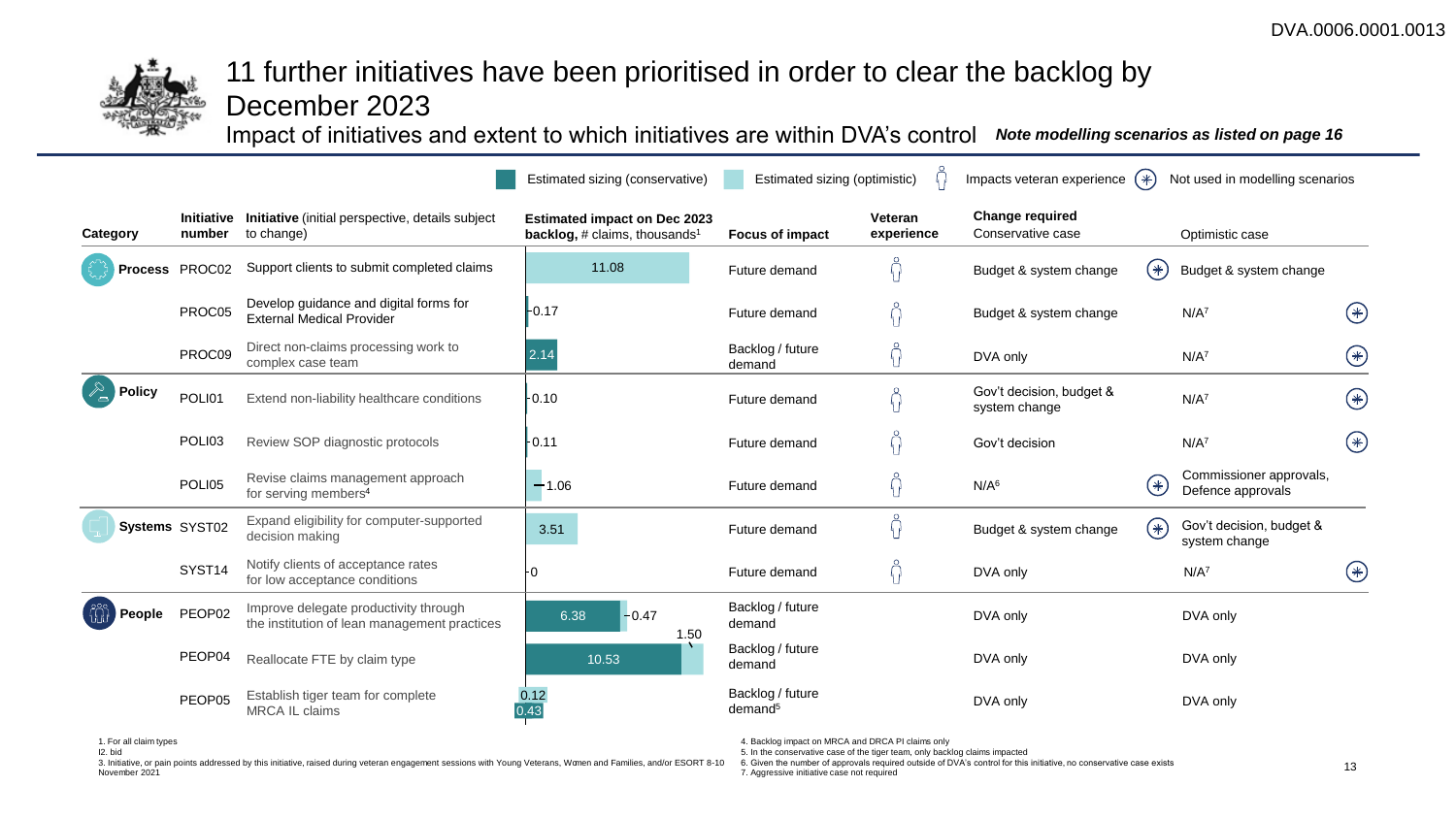### DVA.0006.0001.0014

We investigated a range of scenarios to determine the future momentum case of demand/supply and options to eliminate the backlog Description of modelling scenarios



| <b>Initiative scenario</b>                                                                                                                     | <b>Assumed FTE</b>                                                                                          | Initiatives on                                                                                               |
|------------------------------------------------------------------------------------------------------------------------------------------------|-------------------------------------------------------------------------------------------------------------|--------------------------------------------------------------------------------------------------------------|
| <b>No initiatives</b>                                                                                                                          | <b>Current FTE</b>                                                                                          | None                                                                                                         |
| <b>Forecast FTE only</b><br>B.                                                                                                                 | <b>Forecast FTE</b>                                                                                         | None                                                                                                         |
| In-train initiatives<br>$\overline{C}$                                                                                                         | <b>Forecast FTE</b>                                                                                         | 6 in-train initiatives only                                                                                  |
| In train with extra FTE, Jun 23 clearance<br><b>D</b>                                                                                          | Forecast FTE + additional FTE to clear<br>backlog by Jun 23                                                 | 6 in-train initiatives only                                                                                  |
| In train with extra FTE, Dec 23 clearance<br>E.                                                                                                | Forecast FTE + additional FTE to clear<br>backlog by Dec 23                                                 | 6 in-train initiatives only                                                                                  |
| In train and initiatives within DVA<br>control <sup>1</sup>                                                                                    | Forecast FTE + reallocation and<br>retraining                                                               | 6 in train initiatives + 5 prioritised<br>initiatives not requiring new policy/<br>budget changes            |
| In train and initiatives requiring external<br>$\left( \begin{matrix} \mathbf{G} \end{matrix} \right)$<br>approval <sup>1</sup>                | Forecast FTE + reallocation and<br>retraining                                                               | 6 in train initiatives + 11 prioritised<br>initiatives                                                       |
| In train and initiatives requiring external<br>Œ<br>approval, Jun 23 clearance <sup>1</sup>                                                    | Forecast FTE + optimistic reallocation +<br>additional FTE to clear backlog by Jun<br>23                    | 6 in train initiatives + 11 prioritised<br>initiatives                                                       |
| In train and initiatives requiring external<br>approval, Dec 23 clearance <sup>1</sup>                                                         | Forecast FTE + optimistic reallocation +<br>additional FTE to clear backlog by Dec<br>23                    | 6 in train initiatives + 11 prioritised<br>initiatives                                                       |
| In train and initiatives requiring external<br>$\mathsf{J}$<br>approval (expanded / at accelerated<br>pace) plus additional ideas <sup>1</sup> | Forecast FTE + optimistic reallocation<br>(including accelerated training from<br>alignment of SOP factors) | 6 in train initiatives + 11 prioritised<br>initiatives (with 4 expanded or at<br>accelerated pace) + 5 ideas |

**All initiative scenarios are applied to a range of demand assumptions**

1 **No new claims inflow**

**No new IL claims inflow plus conversions of IL to PI**  $(2)$ 

3 **Low growth in claims**

4 **Baseline growth in claims**

5 **High growth in claims**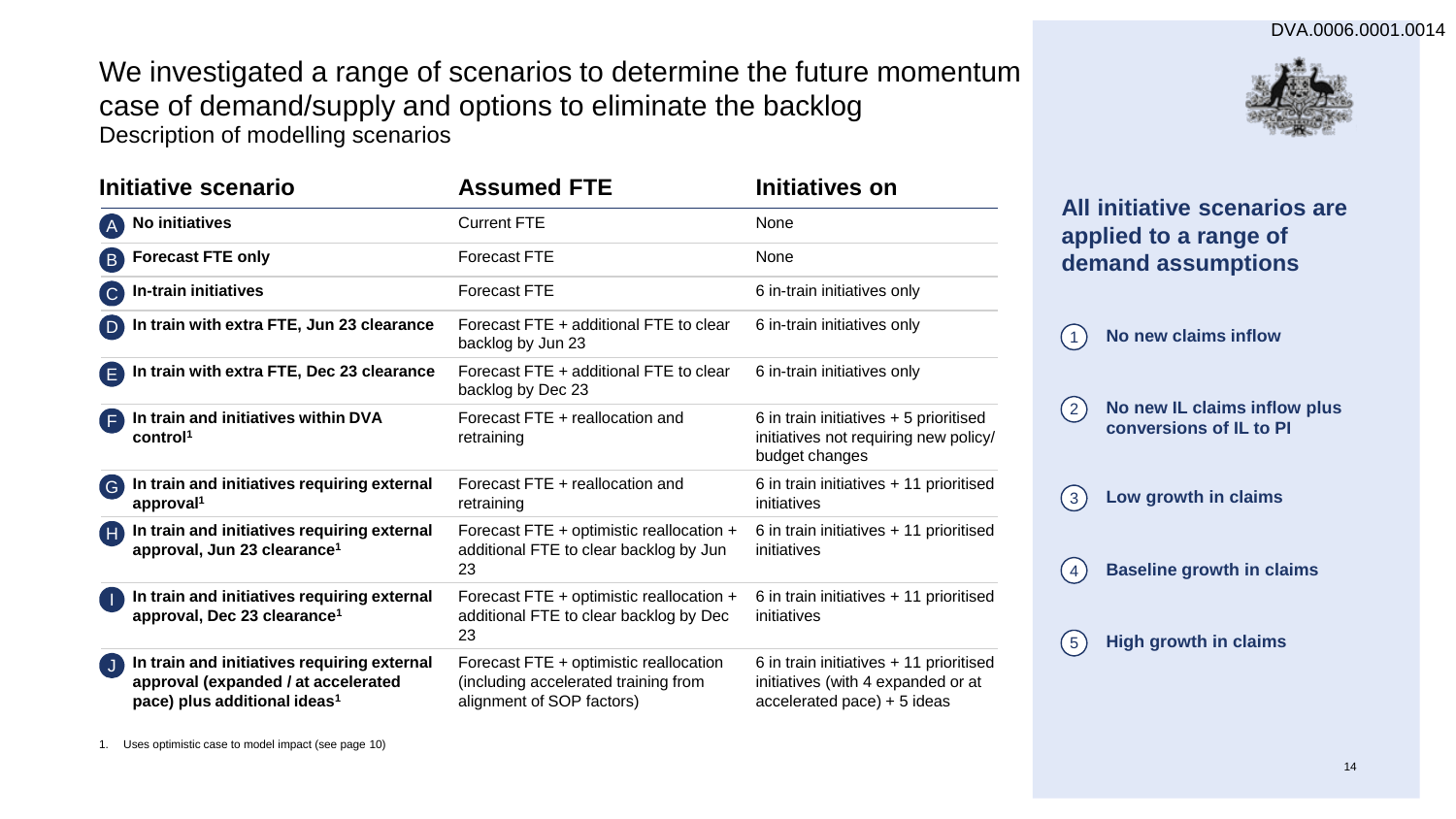## It may be possible to eliminate the claims backlog by June 2023 by accelerating and implementing these initiatives

- No initiatives, current FTE
- 6 in-train initiatives only, including forecast FTE
- $-6$  in-train  $+5$  prioritised initiatives with no policy/ budget change
- Stretch case: 6 in-train  $+11$  prioritised initiatives of which 4 accelerated  $+4$ additional ideas

 $6$  in-train + 11 prioritised initiatives

## **Backlog for MRCA IL, MRCA PI, DRCA IL, DRCA PI, VEA DP, dual-act, and tri-act claims**

Claims on hand above processing capacity, thousand



#### Assumptions for migration of multi-act claims: starting multi-act claims on hand and claims received are migrated to the claim type in the backlog aligned to the processing FTE that will ultimately determine these claims; observed migration in the months of Aug-Oct 2021, for tri-act claims, 70% migrate to MRCA IL, 11% to DRCA IL, 3% to VEA DP, 4% to VEA/DRCA, and 12% remain tri-act. For VEA/DRCA claims, 34% migrate to DRCA IL, 25% to VEA

DP, and 40% remain dual-act. The un-migrated number of tri-act claims is defined by eligibility owing to period of service, not acts under which claims are actually submitted

Demand assumptions: All figures are in net claims, i.e. subtracting withdrawals. Net PI lodgements demand is assumed to be a fixed ratio to IL acceptances under the same act, set to the average ratio observed over the past months in Client Benefits National Summary data – these are 58% for MRCA PI, and 222% for DRCA PI. Net IL and DPclaims received per month begins at the 3-month average observed claims received for Aug-Oct 2021; these are 2503 claims per month for MRCA IL, 368 for DRCA IL, 249 for VEA DP, 124 for VEA/DRCA, and 140 for VEA/DRCA/MRCA. These are assumed to grow 1.5% for MRCA IL and VEA DP, 10% for DRCA IL, and 0% for VEA/DRCA and VEA/DRCA/MRCA.

Supply assumptions: For the dark blue line (current FTE), FTE are assumed to stay constant at 186 FTE, as reported for September 2021. Forecast FTE provided by DVA is adjusted to align with observed actual processing FTE i Client Benefits National Summary data and therefore includes shrinkage due to delegates in training, leave, mixed benefits processing (28% shrinkage). FTE are reallocated between claim types by initiatives in lines featuri prioritised initiatives. Time to complete a given claim is assumed equal to the value implied from average determinations and average allocated claims in Aug-Sep 2021, ranging from 95 days (VEA/DRCA) to 214 days (DRCA IL). Touch time is equal to the value implied from average determinations in Aug-Sep 2021 and assumed time available to a delegate per month (21.25 days x 7.5 hours per day), ranging from 3.4h (DRCA PI) to 14.4h (VEA/DRCA/MRCA) Determination rates are calculated from assumed available delegate hours for processing and touch time per claim.

Source: DVA Pilot Initiatives model; DVA claims and FTE forecasting report, 17 Nov 2021; Data on migration and withdrawals provided by Victoria Benz on 18 Nov 2021; bottom-up evaluation of 150 sample claims for touch time time to complete; August 2021 DVA Client Benefits National Summary Data for FTE shrinkage



## **Detailed insights**

- In order to eliminate claims on hand above processing capacity by Jun 23, DVA would need to adopt an ambitious strategy to accelerate and expand prioritised initiatives and introduce several other ideas
- Accelerated and expanded initiatives include improving lean management, bringing forward serving member PI claim review, accelerating form digitisation, and bringing forward computer-supported decision making
- Other ideas include increasing available working hours, closing non-respondent claims in DRCA, aligning SOP factors between MRCA and DRCA IL (to enable faster FTE retraining), automated acceptance of IL claims, and creating a determination module in ISH

## **Major assumptions**

- Reported multi-act claims on hand and claims received are "migrated" to the claim type that they will be determined under
- The ratio of forecast PI lodgements to IL acceptances is fixed at the 12-month historical average ratio
- Net claims received per month begins at the 3-month historical average value for Aug-Oct 21 and grows by a fixed percentage depending on claim type
- Forecast FTE is adjusted down by 28% of projection to align with observed shrinkage
- Processing capacity is a function of time to complete, determination rate, and FTE, starting at a total of ~17.0k claims and ~33.5k claims under forecast FTE, assuming no other changes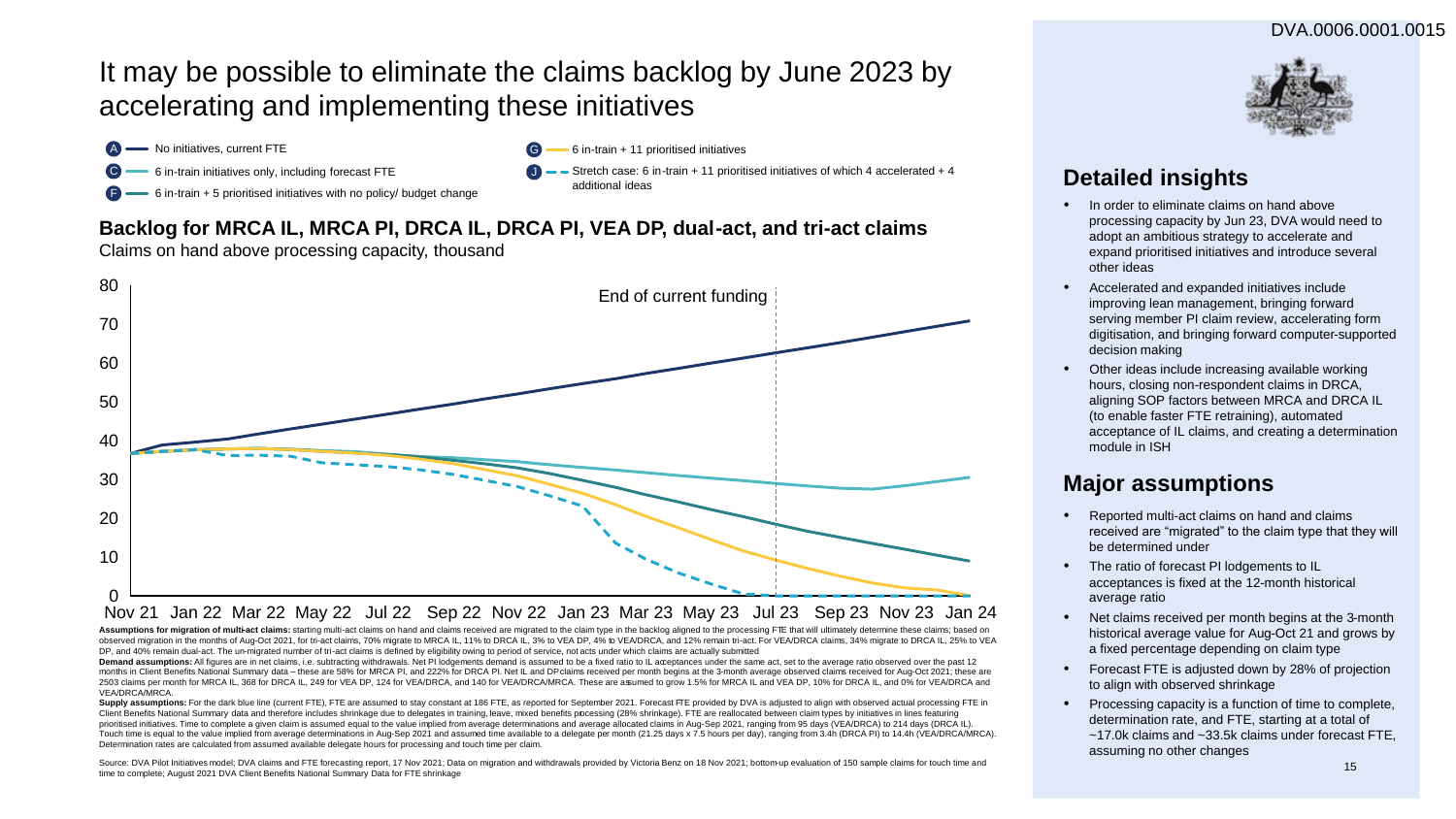

# Additional ideas to clear the backlog have been sequenced based on whether they are within DVA's control, or could be delivered within two years

XX Ideas included as potential options to clear the backlog by June 2023



Source: Long list of initiatives generated via interviews with DVA stakeholders between 27 September – 3 December 2021. Multiple similar non-prioritised ideas have been consolidated into final set of 26 ideas for consideration post engagement.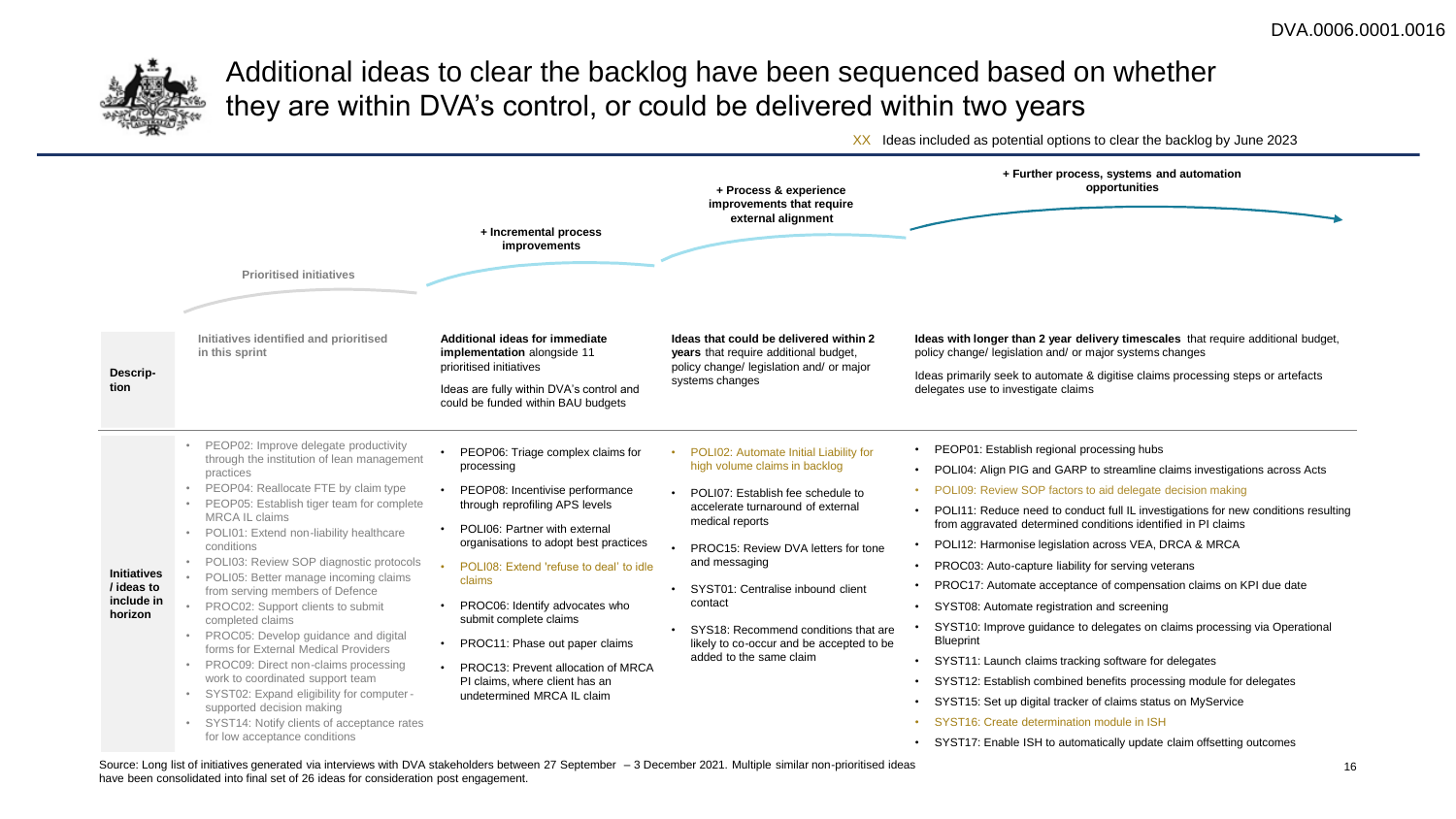Lower estimate Upper estimate



# The DVA could elect to accelerate prioritised initiatives and implement additional ideas to clear the remaining backlog by June 2023

Ideas and high level expected impact aimed at eliminating backlog by June 2023

| <b>Options for</b><br><b>DVA</b>                             | <b>Description</b>                                                                      | Included initiatives/ideas                                                                                                                 | High level sizing of potential<br>additional impact on claims<br>processed, thousands <sup>1</sup> | What you would need to believe to see idea delivered                                                                                |                                                                |  |
|--------------------------------------------------------------|-----------------------------------------------------------------------------------------|--------------------------------------------------------------------------------------------------------------------------------------------|----------------------------------------------------------------------------------------------------|-------------------------------------------------------------------------------------------------------------------------------------|----------------------------------------------------------------|--|
| Accelerate/<br>expand<br>prioritised<br>initiatives          | Enhance impact of<br>proposed initiatives by:                                           | PEOP02: Lean management - estimate reduction in<br>shrinkage achieved through lean management <sup>2</sup>                                 | 3                                                                                                  | DVA can get an accurate measure of shrinkage, and this<br>could be reduced by 7%, as per public sector benchmarks                   |                                                                |  |
|                                                              | Acceleration of key<br>delivery milestones<br>Expand breadth or<br>scope of initiatives | POLI05: Defence - begin requirement of serving member<br>PI category review 6 months earlier <sup>3</sup>                                  | $\overline{2}$                                                                                     | With ministerial push, Commissioner and Defence approval<br>could be achieved earlier                                               | Initiatives/<br>ideas<br>presented here<br>represent           |  |
|                                                              |                                                                                         | PROC05: Digitise forms - bring forward delivery of digital<br>forms by 1 year <sup>4</sup>                                                 | -<1                                                                                                | DVA could secure budget and deliver systems changes by<br>January 2023                                                              | those that<br>would most<br>likely aid DVA<br>in clearing the  |  |
|                                                              |                                                                                         | SYST02: CSDM - bring forward delivery of computer<br>supported decision making for all STP/ Streamlined<br>conditions by 6 months months 5 | -<1                                                                                                | DVA could secure budget and deliver systems changes by<br><b>June 2022</b>                                                          | remaining<br>backlog as of<br>June 2023                        |  |
| <b>Ideas that</b><br>could be<br>delivered<br>within 2 years | Actively deploy identified<br>incremental process fixes                                 | POLI08: Extend refuse to deal – close claims on hand in<br>DRCA where client has not responded to offer letter <sup>6</sup>                |                                                                                                    | DVA could expand use of existing powers to claims over<br>500 days old with no client response                                      | Initiatives/<br>ideas are all<br>independent of<br>each other, |  |
|                                                              | Chose to deploy ideas that<br>will require policy changes/<br>legislation, additional   | PEOP04: Reallocation of FTEs - Apply SOPs to DRCA<br>claims in January 2023 and realise training efficiency gains 7                        | 10                                                                                                 | DVA could achieve legislation could change by September<br>2022 and can reduce time to cross train delegates by 50%                 | with DVA able<br>to select which<br>and when to<br>deploy      |  |
|                                                              | budget and/or systems<br>changes                                                        | POLI02: Auto accept IL claims in backlog 8                                                                                                 |                                                                                                    | DVA would auto accept conditions with 85% acceptance<br>rates and achieves legislation change to enable this by<br><b>June 2022</b> | initiatives as<br>opposed to<br>deploying more<br><b>FTEs</b>  |  |
|                                                              |                                                                                         | SYST16: Create determination module in ISH - pre-<br>populate determination letters for delegates 9                                        | $\overline{2}$<br>3                                                                                | ISH system upgrade could be deployed by January 2023                                                                                |                                                                |  |

1. Sizings presented here represent the difference (additional) impact on the backlog compared to the optimistic cases for existing initiatives 5. Assumes CBDM extended to all STP/ Streamlined conditions from June 2022 for MRCA-IL only. Does not reflect additional demand inflows e.g., PI claims generated from accelerated determination of IL claims. Sizings are not cumulative, based on high level estimated and should be considered as indicative only. 6. Assumes DRCA PI claims over 500 days are eligible for refuse to deal, while delegates waits for client to respond to offer 7. Assumes standardising SOPs across all Acts will reduce delegate cross-Act training requirements by 50%

2. Calculation assumes 7p.p reduction in shrinkage from 0% in April 22 to 100% in April 23 with linear ramp up for all claim types

4. Calculation assumes digital forms deployed from January 2023

8. Assumes all single condition claims for conditions with historical acceptance rates of above 85% are automatically accepted

3. Same sizing as previous with bringing forward milestones by 6 months with 0% ramp up in Jan 23 to 100% in April 23 with linear ramp up 9. Assumes delegate can automatically populate Determination letter, reducing Determ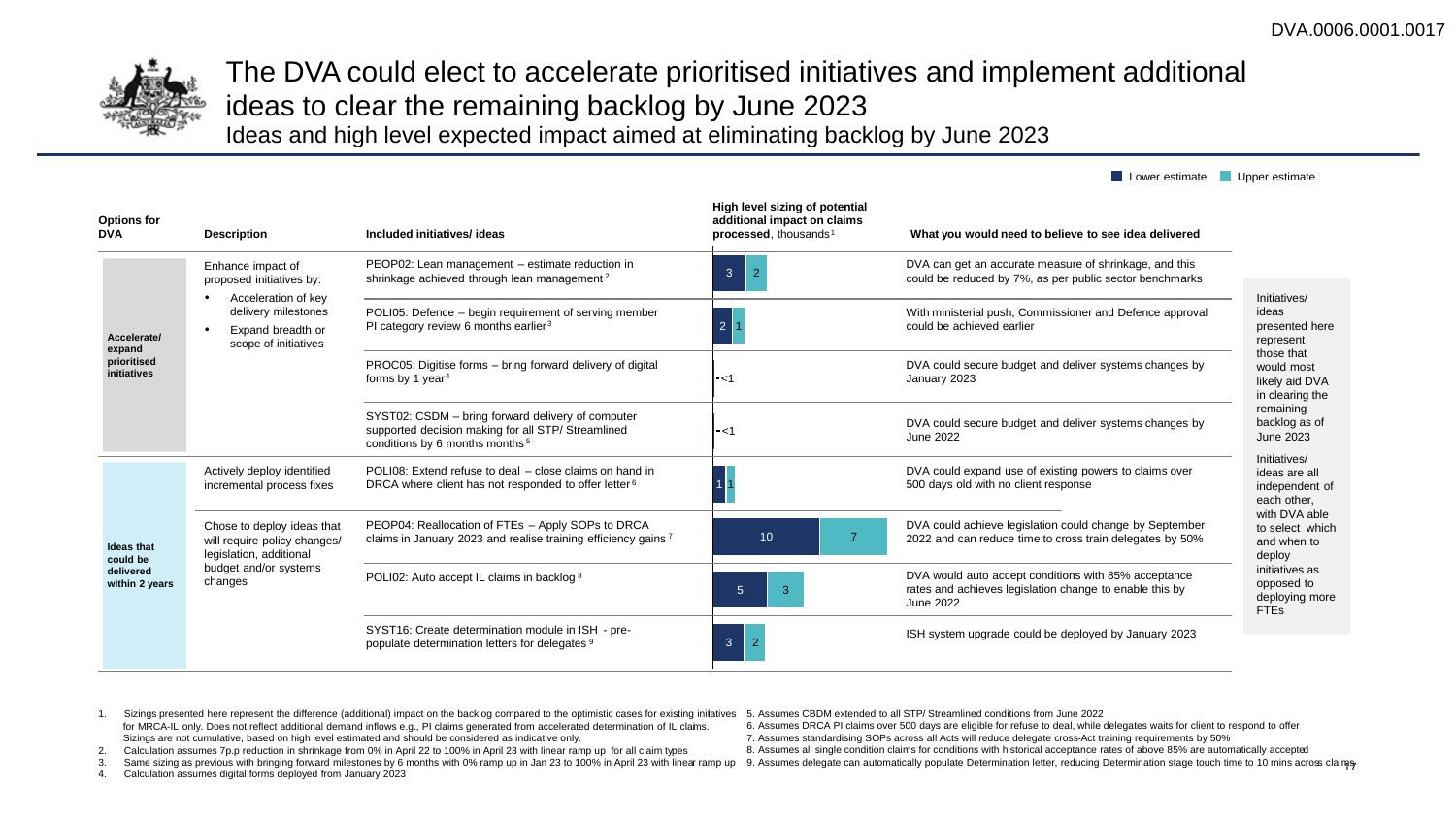

# Alternatively, the Department could choose to further increase resourcing by 73 FTEs to clear the backlog by June 2023

Claims on hand above processing capacity under baseline growth demand case<sup>1</sup>, thousand



1. For MRCA IL, MRCA PI, DRCA IL, DRCA PI, VEA DP, dual-act, and tri-act claims; 2. FTE figures include effects of shrinkage, i.e. this is the number of processing FTE required when shrinkage is accounted for

Assumptions for migration of multi-act claims: starting multi-act claims on hand and claims no hand and claims received are migrated to the claim type in the backlog aligned to the processing FTE that will ultimately deter 11% to DRCA IL, 3% to VEA DP, 4% to VEA/DRCA, and 12% remain tri-act. For VEA/DRCA claims, 34% migrate to DRCA IL, 25% to VEA DP, and 40% remain dual-act. The un-migrated number of tri-act claims is defined by eligibility Demand assumptions: for IL and DP claims received per month begins at the 3-month average observed claims received of Aug-Oct 2021: these are 2503 claims per month for MRCA IL. 368 for DRCA IL. 249 for VEA DP. 124 for VEA/ fixed ratio to demand for IL acceptances under the same act equal to the average ratio observed over the past 12 months in Clent Benefits National Summary data - these are 58% for MRCA PI, and 222% for DRCA PI. The growth -8.9%/1.5%/-1.6% for VEA DP, -4.4%/0%/21.2% for VEA/DRCA, and -9.3%/0%/0% VEA/DRCA/MRCA

Supply assumptions: Forecast FTE provided by DVA is adjusted to align with observed actual processing FTE in Client Benefits National Summary data and therefore includes shrinkage due to delegates in training, leave, mixed charts featuring prioritised initiatives. Time to complete a given claim is assumed equal to the value implied from average determinations and average allocated claims in Aug-Sep 2021, ranging from 95 days (VEA/DRCA) to 21 2021 and assumed time available to a delegate per month (21.25 days x 7.5 hours per day), ranging from 3.4h (DRCA PI) to 14.4h (VEA/DRCA/MRCA). Determination rates are calculated from assumed available delegate hours for p

Source: DVA Pilot Initiatives model; DVA claims and FTE forecasting report, 17 Nov 2021; data on migration and withdrawals provided by Victoria Benz on 18 Nov 2021; bottomup evaluation of 150 sample claims for touch time a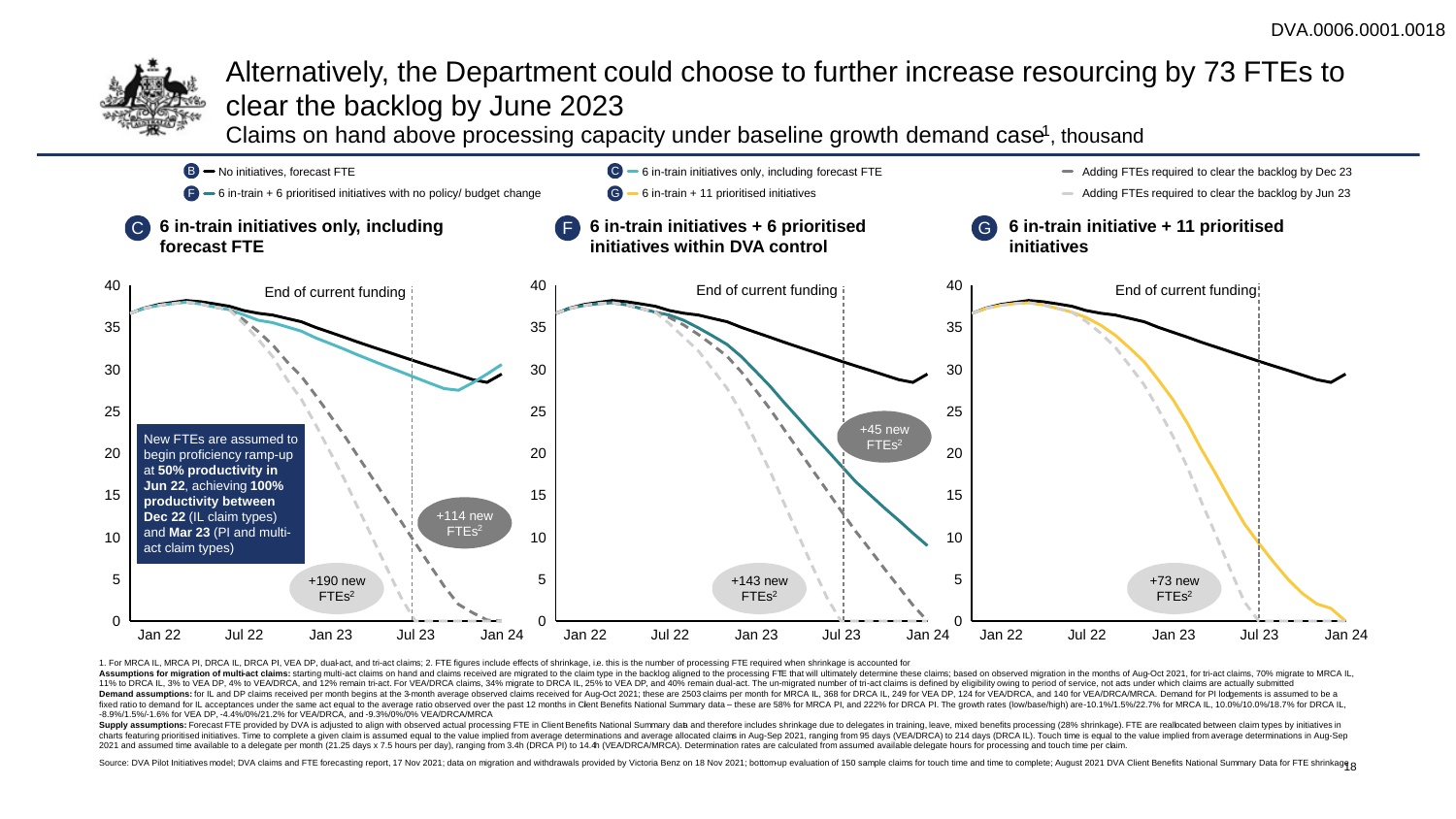

# Expected backlog in June and December 2023, and additional FTEs required to clear the backlog by June 2023

Outcomes for different modelling scenarios across low, base and high demand assumptions



Source: August 2021 Client Benefits National Summary; Weekly Report 07-11-2021, DVA Pilot Initiative Model Build. DVA claims and FTE forecasting report, 17 Nov 2021; Data on migration and withdrawals provided by Victoria B complete; August 2021 DVA Client Benefits National Summary Data for FTE shrinkage.

Assumptions for migration of multi-act claims: starting multi-act claims on hand and claims received are migrated to the claim type in the backlog aligned to the processing FTE that will ultimately determine these claims; MRCA IL, 11% to DRCA IL, 3% to VEA DP, 4% to VEA/DRCA, and 12% remain tri-act. For VEA/DRCA claims, 34% migrate to DRCA IL, 25% to VEA DP, and 40% remain dual-act. The un-migrated number of tri-act claims is defined by eli Demand assumptions: All figures are in net claims, i.e. subtracting withdrawals. Net PI lodgements demand is assumed to be a fixed ratio to IL acceptances under the same act, set to the average ratio observed over the past DRCA PI. Net IL and DP claims received per month begins at the 3-month average observed claims received for Aug-Oct 2021; these are 2503 claims per month for MRCA IL, 368 for DRCA IL, 249 for VEA DP, 124 for VEA/DRCA, and DP, 10% for DRCA IL, and 0% for VEA/DRCA and VEA/DRCA/MRCA.

19 Supply assumptions: For the dark blue line (current FTE). FTE are assumed to stay constant at 186 FTE, as reported for September 2021. Forecast FTE provided by DVA is adjusted to align with observed actual processing FTE i in training, leave, mixed benefits processing (28% shrinkage). FTE are reallocated between claim types by initiatives in lines featuring prioritised initiatives. Time to complete a given claim is assumed equal to the value days (VEA/DRCA) to 214 days (DRCA IL). Touch time is equal to the value implied from average determinations in Aug-Sep 2021 and assumed time available to a delegate per month (21.25 days x 7.5 hours per day), ranging from assumed available delegate hours for processing and touch time per claim.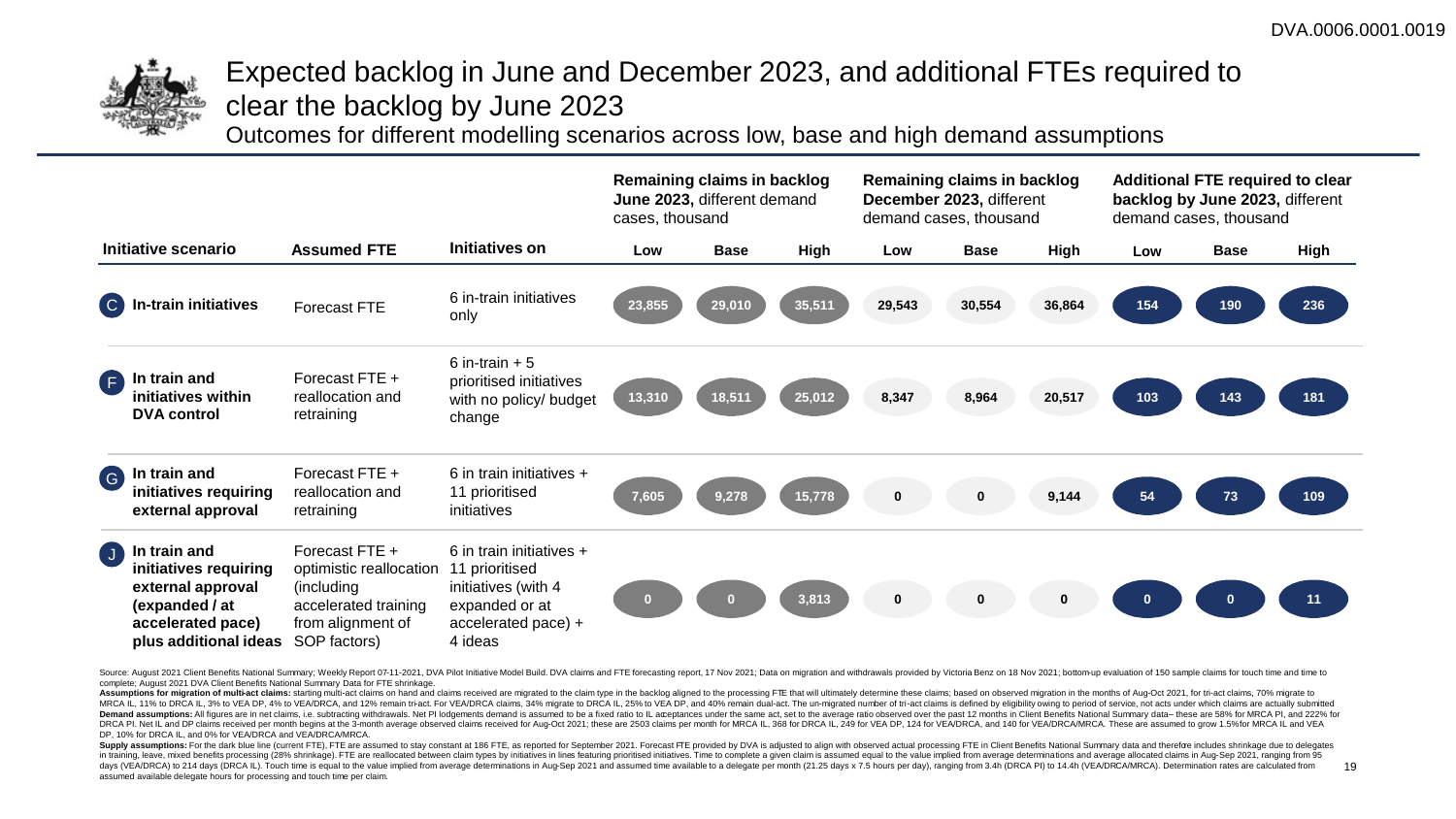

# Potential roadmap to deliver new initiatives (1/2)

|               | <b>Initiative</b> |                                                                                           | Decision point<br>Major delivery milestone (conservative case)                                                                                                                                                                                                                                                                                                                                                                                                                                                                                                                                                                                                                                                                                                                  | Major delivery milestone (optimistic case)                                                                                                                                                                                                                                                                                                |
|---------------|-------------------|-------------------------------------------------------------------------------------------|---------------------------------------------------------------------------------------------------------------------------------------------------------------------------------------------------------------------------------------------------------------------------------------------------------------------------------------------------------------------------------------------------------------------------------------------------------------------------------------------------------------------------------------------------------------------------------------------------------------------------------------------------------------------------------------------------------------------------------------------------------------------------------|-------------------------------------------------------------------------------------------------------------------------------------------------------------------------------------------------------------------------------------------------------------------------------------------------------------------------------------------|
| Category      | number            | <b>Initiative</b>                                                                         | 2021 2022<br>2023                                                                                                                                                                                                                                                                                                                                                                                                                                                                                                                                                                                                                                                                                                                                                               |                                                                                                                                                                                                                                                                                                                                           |
| People        | PEOP02            | Increase delegate productivity<br>through the institution of lean<br>management practices | Dec Jan Feb Mar Apr May Jun Jul Aug Sep Oct Nov Dec Jan Feb Mar Apr May Jun Jul Aug Sep Oct Nov Dec<br>Determine whether<br>Suite of lean mgmt. tools<br>Suite of lean mgmt. tools fully implemented<br>to investigate lean<br>determined (e.g., to improve<br>● Determine whether to increase delegate disposal rate KPIs (optimistic<br>mgmt. options<br>productivity & reduce<br>case option)<br>shrinkage)<br>Increase delegate disposal<br>rate KPIs                                                                                                                                                                                                                                                                                                                       | Several initiatives<br>have different levels<br>of potential impact<br>based on two<br>implementation<br>options: a<br>conservative case<br>and an optimistic<br>case. Conservative<br>case milestones are<br>coloured in blue.<br>Optimistic case<br>milestones are<br>coloured in yellow.<br>For all relevant<br>initiatives optimistic |
|               | PEOP04            | Reallocate FTE by claim type                                                              | Reallocation<br>Reallocation of<br>Determine whether to pursue<br>$\bullet$ Reallocat<br><b>Tri-Act FTEs</b><br>of MRCA<br>ion of<br>FTE reallocation<br><b>CBP FTES</b><br>Dual-Act<br>complete<br>Determine whether to increase #<br>Upskilling of MRCA and DRCA delegates to CBP<br><b>FTEs</b><br>complete<br>of trained delegates (optimistic<br>complete<br>complete<br>case option)                                                                                                                                                                                                                                                                                                                                                                                      |                                                                                                                                                                                                                                                                                                                                           |
|               | PEOP05            | Establish tiger team for complete<br>MRCA IL claims                                       | Determine whether to<br>● Phase 2 scale down/ continue go ahead decision<br>required (optimistic case option)<br>establish tiger team<br>Phase 1 tiger team<br>◆ Phase 2 tiger team deployed<br>deployed                                                                                                                                                                                                                                                                                                                                                                                                                                                                                                                                                                        |                                                                                                                                                                                                                                                                                                                                           |
| <b>Policy</b> | POLI01            | Extend non-liability healthcare<br>conditions                                             | Determine whether to seek<br>Begin offering NLHC for in scope<br>conditions<br>gov't authority                                                                                                                                                                                                                                                                                                                                                                                                                                                                                                                                                                                                                                                                                  | milestones are<br>additive to the<br>conservative version                                                                                                                                                                                                                                                                                 |
|               | POLI03            | Review SOP diagnostic protocols                                                           | Determine whether to seek<br>Begin determining claims under new<br>protocols<br>gov't authority<br>RMA determines new SOPs                                                                                                                                                                                                                                                                                                                                                                                                                                                                                                                                                                                                                                                      | of the initiative.<br>Decision points are<br>noted by black<br>circles indicating<br>when critical<br>decisions for<br>initiative<br>development need to<br>be made. Some of<br>these decision points<br>relate to whether to<br>pursue optimistic<br>case milestones                                                                     |
|               | POLI05            | Better manage incoming claims from<br>serving members of Defence                          | Determine BAU budget<br>Notification of<br>Determine whether<br>Education Attain Commission approval for<br>reallocation approval to<br>streamlining non member serving<br>injury deployed<br>to pursue<br>program<br>integrate notification of<br>Notification of<br>members claims<br>me<br>injury in DVA systems<br>injury<br>launched<br>Claims from<br>Attain Commission approval for<br>Determine whether<br>non-serving<br>PI review change<br>to streamline non-<br>members<br>Attain Defence approval for PI<br>serving member<br>Defence PI<br>claims<br>review change<br>review<br>Determine whether<br>launched<br>Notification of injury form & data<br>to pursue Defence<br>integrated in MyService, PD &<br>PI review process<br><b>DDEIE</b><br>6 December 2021 |                                                                                                                                                                                                                                                                                                                                           |